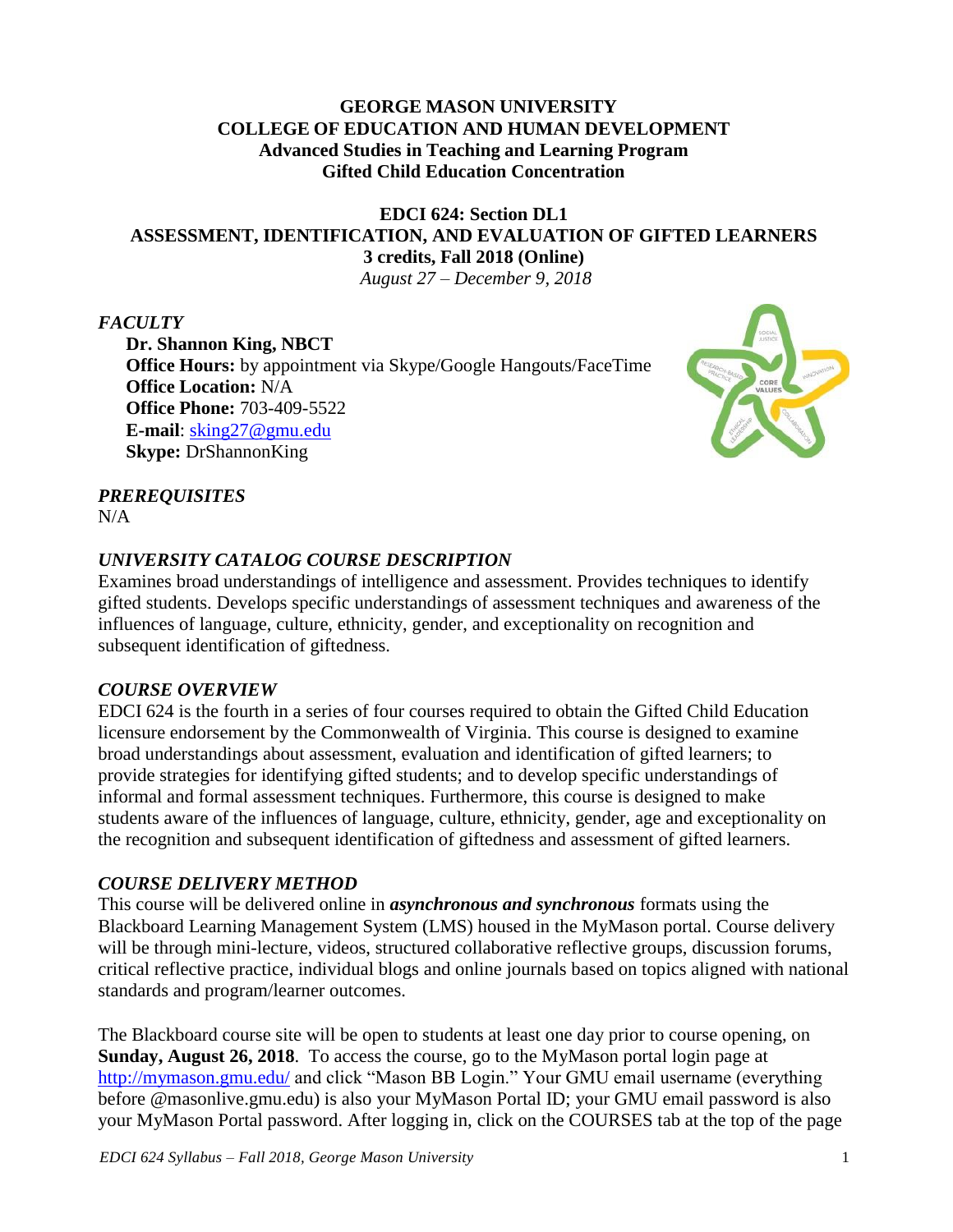to see your list of courses, then select **EDCI 624**.

Under no circumstances may candidates/students participate in online class sessions (either by phone or Internet) while operating motor vehicles. Further, as expected in a face-to-face class meeting, such online participation requires undivided attention to course content and communication.

#### **Technical Requirements**

To participate in this online course, students will need the following resources:

- High-speed Internet access with standard up-to-date browsers. To get a list of Blackboard's supported browsers see: [https://help.blackboard.com/Learn/Student/Getting\\_Started/Browser\\_Support#supported](https://help.blackboard.com/Learn/Student/Getting_Started/Browser_Support#supported-browsers)[browsers](https://help.blackboard.com/Learn/Student/Getting_Started/Browser_Support#supported-browsers)
	- o To get a list of supported operation systems on different devices see: [https://help.blackboard.com/Learn/Student/Getting\\_Started/Browser\\_Support#tested](https://help.blackboard.com/Learn/Student/Getting_Started/Browser_Support#tested-devices-and-operating-systems)[devices-and-operating-systems](https://help.blackboard.com/Learn/Student/Getting_Started/Browser_Support#tested-devices-and-operating-systems)
- High-speed Internet access with a standard up-to-date browser; either Internet Explorer or Mozilla Firefox is required (note: Opera and Safari are not compatible with Blackboard).
- Access to a computer microphone and headphones for synchronous online sessions with your peers via Blackboard Collaborate
- Consistent and reliable access to GMU Blackboard and GMU email accounts (to be checked **daily)** as these are the official methods of communication for this course.
- Students may be asked to create logins and passwords on supplemental websites and/or to download trial software to their computer or tablet as part of course requirements.
- Word processing and presentation software: MS Office 2007 or later, or OpenOffice 2007 or later
- The following software plug-ins for PCs and Macs, respectively, are available for free download:
	- o Adobe Acrobat Reader:<https://get.adobe.com/reader/>
	- o Adobe Flash Player: <http://get.adobe.com/flashplayer>
	- o Windows Media Player: [https://support.microsoft.com/en-us/help/14209/get](https://support.microsoft.com/en-us/help/14209/get-windows-media-player)[windows-media-player](https://support.microsoft.com/en-us/help/14209/get-windows-media-player)
	- o Apple Quick Time Player: [www.apple.com/quicktime/download/](http://www.apple.com/quicktime/download/)

#### **Expectations:**

- *Course Week:* Our course week will begin on **Mondays** at 12:00 AM EST and finish on **Sundays** at 11:59 PM EST.
- *Login Frequency:* Students must actively check the course Blackboard site and their GMU email for communications from the instructor, class discussions, and/or access to course materials *at least three* times per week. In addition, students must log in for all scheduled online synchronous meetings.
- *Participation:* Students are expected to actively engage in all course activities throughout the semester, which includes viewing all course materials, completing course activities and assignments, and participating in course discussions and group interactions.
- *Technical Competence:* Students are expected to demonstrate competence in the use of all course technology. Students who are struggling with technical components of the course are expected to seek assistance from the instructor and/or College or University technical services.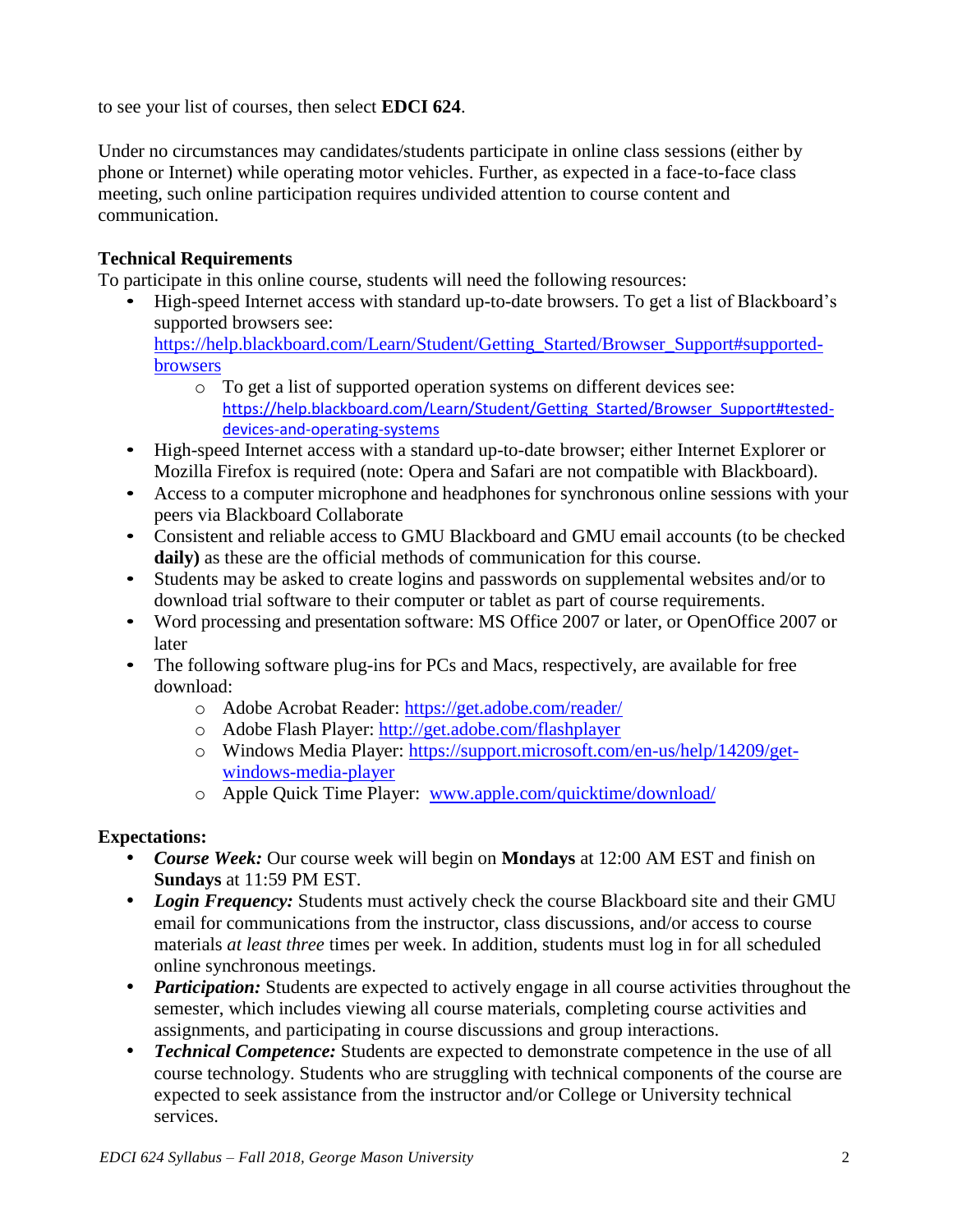- *Technical Issues:* Students should anticipate some technical difficulties during the semester and should, therefore, budget their time accordingly. Late work will not be accepted based on individual technical issues.
- *Workload:* Please be aware that this course is **not** self-paced. Students are expected to meet *specific deadlines* and *due dates* listed in the **Class Schedule** section of this syllabus. It is the student's responsibility to keep track of the weekly course schedule of topics, readings, activities and assignments due.
- *Instructor Support:* Students may schedule a one-on-one meeting to discuss course requirements, content or other course-related issues. Those unable to come to a Mason campus can meet with the instructor via telephone or web conference. Students should email the instructor to schedule a one-on-one session, including their preferred meeting method and suggested dates/times.
- *Netiquette:* The course environment is a collaborative space. Experience shows that even an innocent remark typed in the online environment can be misconstrued. Students must always re-read their responses carefully before posting them, so that others do not consider them as personal offenses. *Be positive in your approach with others and diplomatic in selecting your words.* Remember that you are not competing with classmates, but sharing information and learning from others. All faculty are similarly expected to be respectful in all communications.
- *Accommodations:* Online learners who require effective accommodations to ensure accessibility must be registered with George Mason University Disability Services.

# *LEARNER OUTCOMES/OBJECTIVES*

By the completion of EDCI 624, participants in this course will be able to:

- A. Demonstrate their understanding of the salient local, state, and national issues in assessment and identification of gifted learners *(ASTL Learning Outcomes 2, 4; NAGC-CEC Stand. 4.1, 6.1; VA Endorsement Comp. 6.a, 6.b);*
- B. Apply their understanding of identification and assessment of gifted learners to their own practice *(ASTL Learning Outcomes 1, 2, 3, 4; NAGC-CEC Stand. 1.2, 3.3, 5.1, 5.2; VA Endorsement Comp. 3.a, 3.c);*
- C. Utilize a variety of assessments to identify gifted potential in students, particularly students from culturally, linguistically, economically, and academically diverse backgrounds *(ASTL Learning Outcomes 3, 6; NAGC-CEC Stand. 3.3, 4.1, 4.2, 4.3, 4.4, 5.2; VA Endorsement Comp. 3.b, 3.d, 3.e);*
- D. Evaluate the implications of using current identification and assessment procedures to evaluate students from a variety of backgrounds for gifted services *(ASTL Learning Outcomes 6, 7; NAGC-CEC Stand. 6.5, 7.3; VA Endorsement Comp. 3.f, 3.g)*

# *PROFESSIONAL STANDARDS*

# **NAGC-CEC Teacher Preparation Standards (2013) Alignment**

The content of EDCI 624, along with the content of the remaining courses in the Gifted Child Education endorsement sequence, aligns with the National Association for Gifted Children-Council for Exceptional Children (NAGC-CEC) Teacher Preparation Standards in Gifted and Talented Education (2013). Specifically, this course addresses the following standards:

- Standard 1: Learner Development & Individual Learning Differences
	- o 1.2 use understanding of development and individual differences to respond to the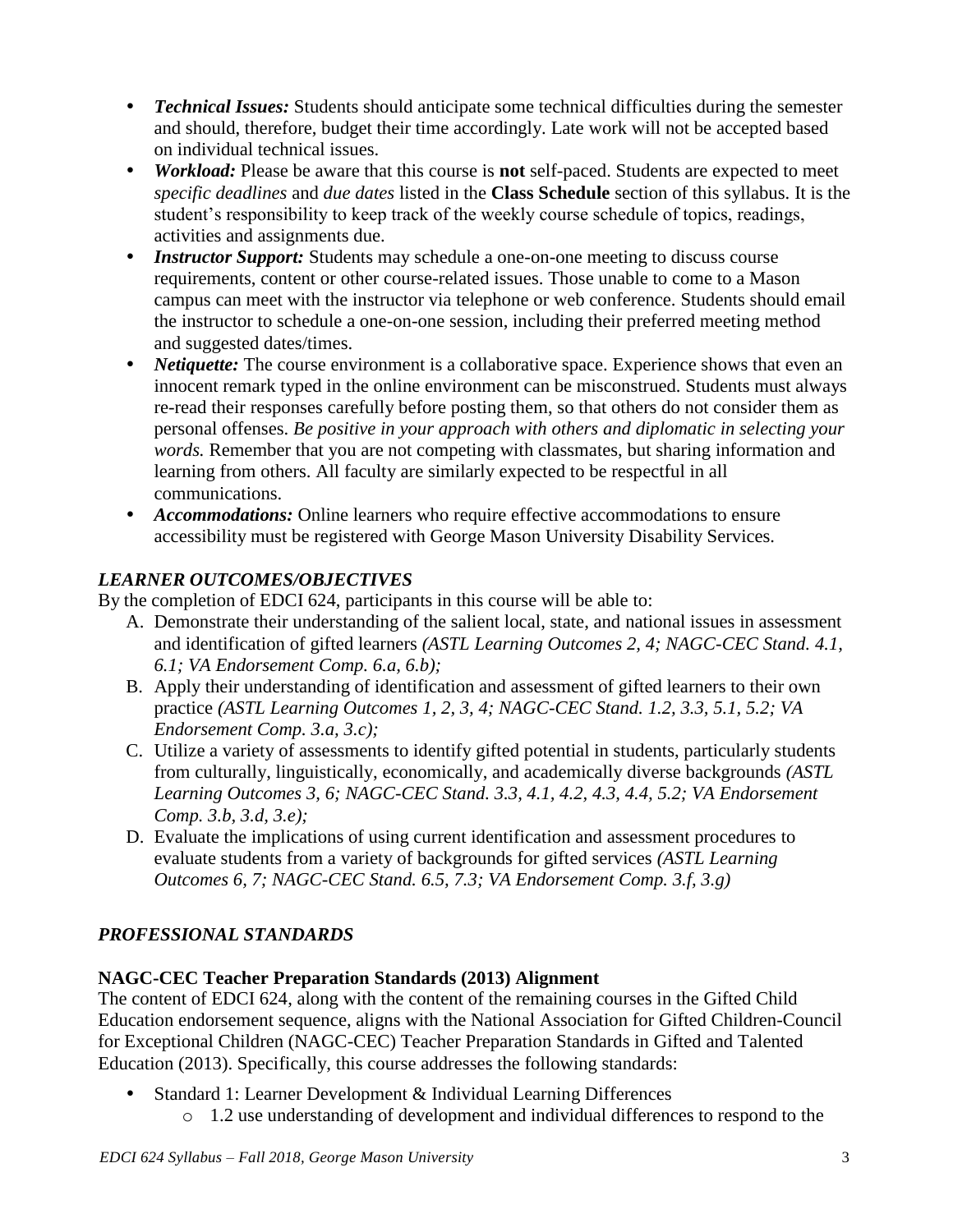needs of individuals with gifts and talents

- Standard 2: Learning Environments
	- o 2.1 create safe, inclusive, and culturally responsive learning environments so that individuals with gifts and talents become effective learners and develop social and emotional well-being
- Standard 3: Curricular Content Knowledge
	- o 3.3 use assessments to select, adapt, and create materials to differentiate instructional strategies and general and specialized curricula to challenge individuals with gifts and talents
- Standard 4: Assessment
	- $\circ$  4.1 understand that some groups of individuals with gifts and talents have been underrepresented in gifted education programs and select and use technically sound formal and informal assessments that minimize bias in identifying students for gifted education programs and services
	- o 4.2 use knowledge of measurement principles and practices to differentiate assessments and interpret results to guide educational decisions for individuals with gifts and talents
	- o 4.3 collaborate with colleagues and families in using multiple types of assessment information to make identification and learning progress decisions and to minimize bias in assessment and decision-making
	- o 4.4 use assessment results to develop long- and short-range goals and objectives that take into consideration an individual's abilities and needs, the learning environment, and other factors related to diversity
	- o 4.5 engage individuals with gifts and talents in assessing the quality of their own learning and performance and in setting future goals and objectives
- Standard 5: Instructional Planning & Strategies
	- o 5.1 know principles of evidence-based, differentiated, and accelerated practices and possess a repertoire of instructional strategies to enhance the critical and creative thinking, problem-solving, and performance skills of individuals with gifts and talents
	- o 5.2 apply appropriate technologies to support instructional assessment, planning, and delivery for individuals with gifts and talents
- Standard 6: Professional Learning & Ethical Practice
	- o 6.1 use professional ethical principles and specialized program standards to guide their practice
	- o 6.3 model respect for diversity, understanding that it is an integral part of society's institutions and impacts learning of individuals with gifts and talents in the delivery of gifted education services
	- o 6.4 are aware of their own professional learning needs, understanding the significance of lifelong learning, and participate in professional activities and learning communities
	- o 6.5 advance the profession by engaging in activities such as advocacy and mentoring
- Standard 7: Collaboration
	- o 7.1 apply elements of effective collaboration
	- o 7.2 serve as a collaborative resource to colleagues
	- o 7.3 use collaboration to promote the well-being of individuals with gifts and talents across a wide range of settings, experiences, and collaborators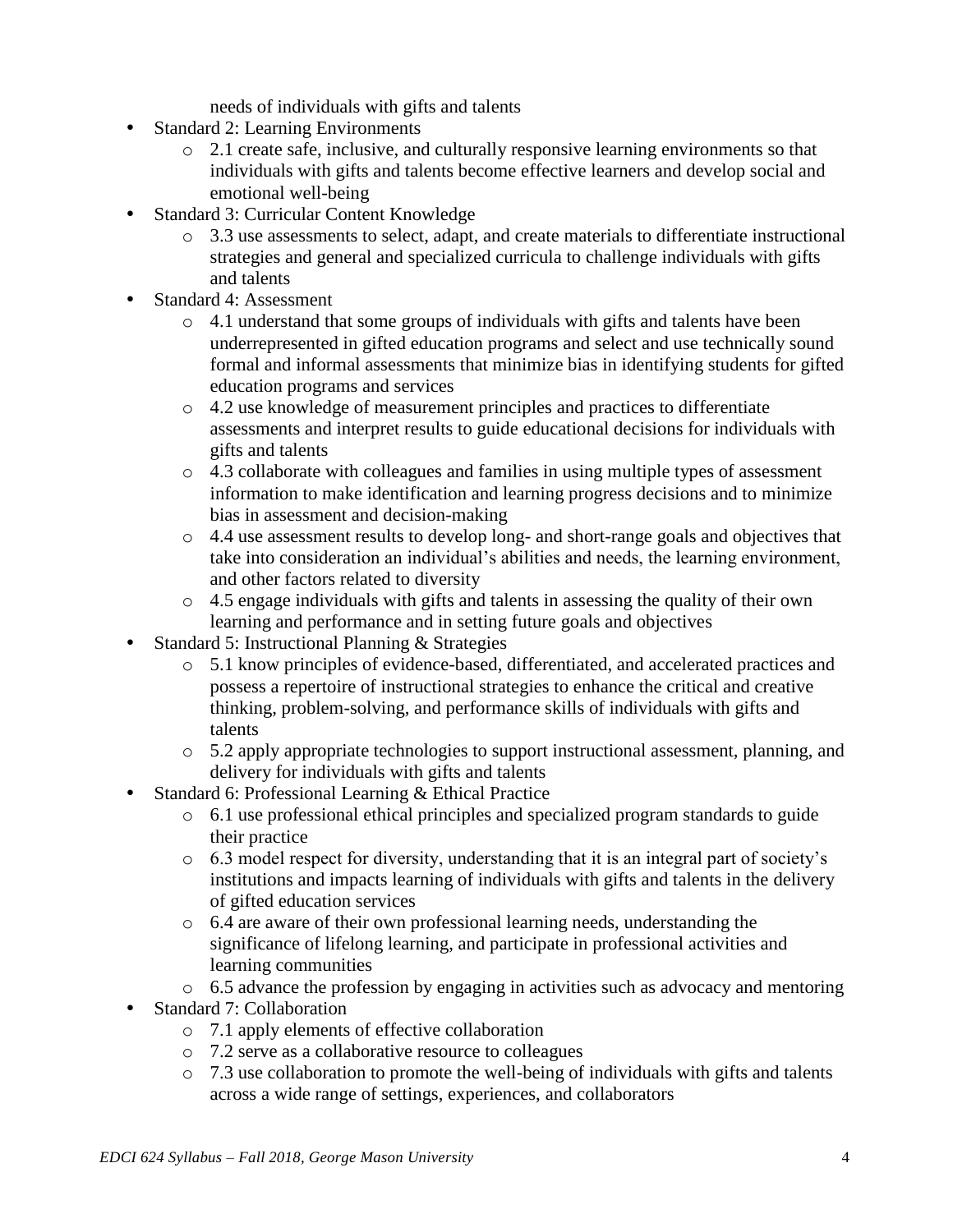## **Virginia Department of Education: Gifted Education Endorsement (2007) Alignment**

The content of EDCI 624, along with the content of the remaining courses in the Gifted Child Education endorsement sequence, aligns with 8VAC20-542-310, the Virginia Department of Education's Gifted Education (add-on endorsement) competencies (2007). Specifically, this course addresses the following competencies:

- Competencies 3.a, 3.b, 3.c, 3.d, 3.e, 3.f, 3.g: Understanding of specific techniques to identify gifted students using diagnostic and prescriptive approaches to assessment, including: a) the selection, use, and evaluation of multiple assessment instruments and identification strategies; b) the use of both subjective and objective measures to provide relevant information regarding the aptitude/ability or achievement of potentially gifted students; c) the use of authentic assessment tools such as portfolios to determine performance, motivation/interest and other characteristics of potentially gifted students; d) the development, use, and reliability of rating scales, checklists, and questionnaires by parents, teachers, and others; e) the evaluation of data collected from student records such as grades, honors, and awards; f) the use of case study reports providing information concerning exceptional conditions; and g) the structure, training, and procedures used by the identification and placement committee
- Competencies 6.a, 6.b: Understanding of contemporary issues and research in gifted education, including: a) the systematic gathering, analyzing, and reporting of formative and summative data; and, b) current local, state, and national issues and concerns
- Competency 7: Understanding of and proficiency in grammar, usage, and mechanics and their integration in writing

#### **NBPTS & ASTL Alignment**

The Gifted Child Education certificate and M.Ed. concentration are advanced work for practicing teachers. Through the ASTL program, this course also aligns with the NBPTS Propositions – the first five of which are also the first five ASTL learning outcomes. Specifically, this course addresses:

- Proposition 1: Teachers are committed to students and their learning. *(ASTL Learning Outcome 1)*;
- Proposition 2: Teachers know the subjects they teach and how to teach those subjects to students. *(ASTL Learning Outcome 2)*;
- Proposition 3: Teachers are responsible for managing and monitoring student learning. *(ASTL Learning Outcome 3)*;
- Proposition 4: Teachers think systematically about their practice and learn from experience. *(ASTL Learning Outcome 4)*; and
- Proposition 5: Teachers are members of learning communities. *(ASTL Learning Outcome 5)*

EDCI 624 is also aligned with the three additional outcomes of ASTL:

- Principle 6: Teachers account for the needs of culturally, linguistically, and cognitively diverse learners. *(ASTL Learning Outcome 6);*
- Principle 7: Teachers are change agents, teacher leaders, and partners with colleagues. *(ASTL Learning Outcome 7)*; and
- Principle 8: Teachers use technology to facilitate student learning and their own professional development. *(ASTL Learning Outcome 8)*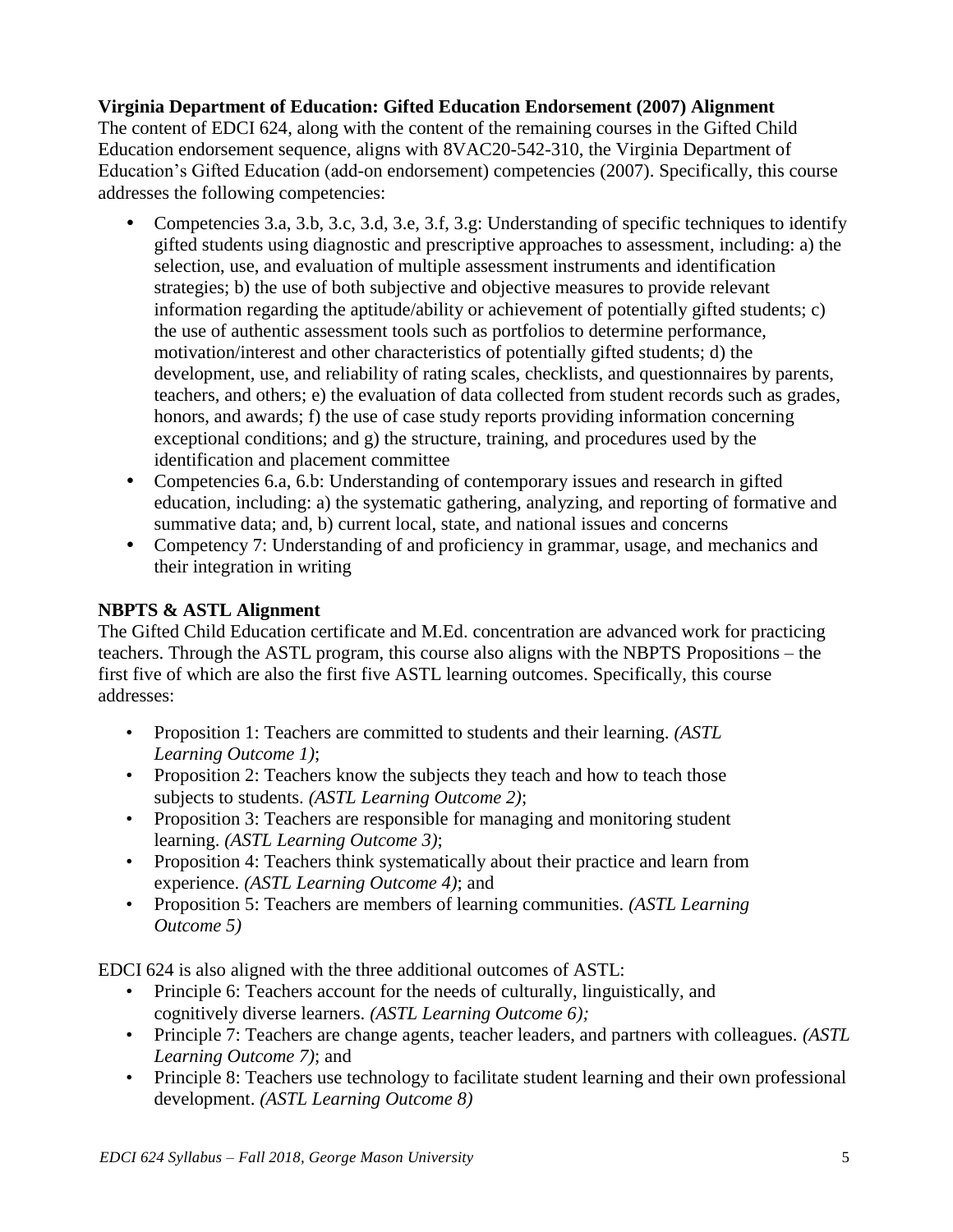# *REQUIRED TEXTS*

- Renzulli, J. (2004). *Identification of students for gifted and talented programs.* Thousand Oaks, CA: Corwin Press.
- VanTassel-Baska, J. (2008). *Alternative assessments with gifted and talented students.* Waco, TX: Prufrock Press.
- *Other readings will be available on Blackboard.*

#### *ADDITIONAL RESOURCES/PUBLICATIONS – at a student's discretion*

- American Psychological Association (2010*). Publication manual of the American* Psychological Association (6<sup>th</sup> ed.). Washington, DC: Author.
- **Gifted Education Professional Organization Websites**, such as the following:
	- o National Association for Gifted Children: [www.nagc.org](http://www.nagc.org/)
	- o Supporting Emotional Needs of the Gifted: [www.sengifted.org](http://www.sengifted.org/)
	- o The Association for the Gifted: [www.cectag.com](http://www.cectag.com/)
	- o World Council for Gifted and Talented Children:<https://www.world-gifted.org/>
- **Gifted Education Research and Practitioner Journals**, such as the following:
	- o *Gifted and Talented International* is the international, refereed journal of the World Council for Gifted and Talented Children. Its purpose is to share current theory, research, and practice in gifted education with its audience of international educators, scholars, researchers, and parents. <http://www.tandfonline.com/toc/ugti20/current>
	- o *Gifted Child Today* provides critical information for teachers and administrators involved with gifted children, including articles about topics such as teaching strategies in gifted education, building a more effective gifted and talented program, and working with gifted children with learning disabilities. <https://us.sagepub.com/en-us/nam/gifted-child-today/journal202067>
	- o *Gifted Child Quarterly* is the premier scholarly journal of the National Association for Gifted Children (NAGC). *GCQ* publishes original scholarly reviews of literature; explorations of policy and policy implications, and quantitative or qualitative research studies that explore the characteristics of gifted students, program models, curriculum and other areas of importance in understanding and maximizing the development and education of gifted students. [https://us.sagepub.com/en](https://us.sagepub.com/en-us/nam/gifted-child-quarterly/journal201850)[us/nam/gifted-child-quarterly/journal201850](https://us.sagepub.com/en-us/nam/gifted-child-quarterly/journal201850)
	- o *Gifted Education International* is a peer-reviewed journal that provides support, information and guidance on 'gifted' education across all aspects of human abilities, with an emphasis on creativity, problem-solving and self-efficacy. *GEI* solicits articles from around the world in order to convey an informed awareness of the policies and practices of different countries. [https://us.sagepub.com/en-](https://us.sagepub.com/en-us/nam/journal/gifted-education-international)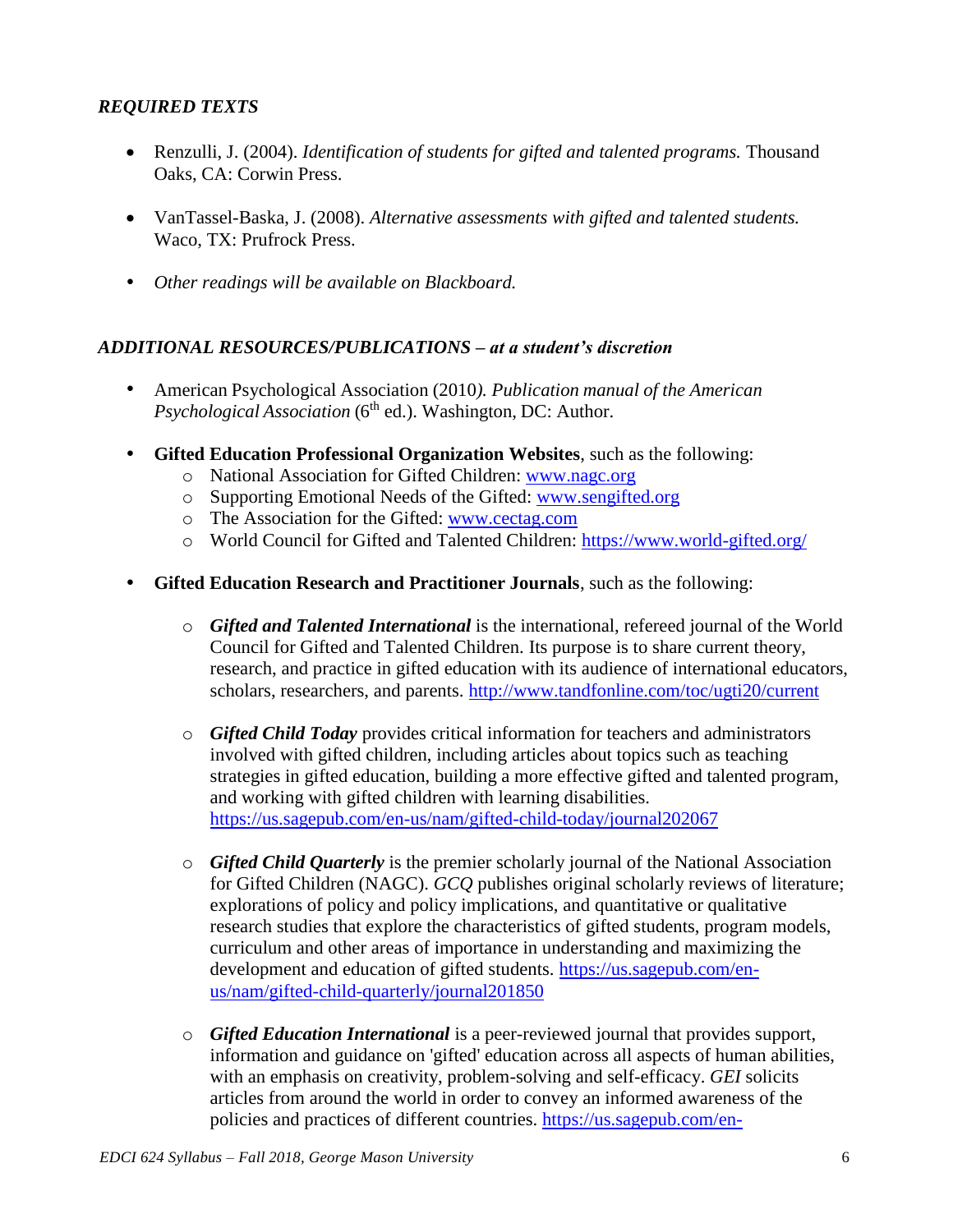[us/nam/journal/gifted-education-international](https://us.sagepub.com/en-us/nam/journal/gifted-education-international)

- o *High Ability Studies* is a refereed journal concerned with aspects of development, personality, cognition, social behavior and cross-cultural issues in relation to high ability. Contents are not restricted to the study of manifest high level achievement, but include the identification and nurturance of unexercised potential. <http://www.tandfonline.com/toc/chas20/current>
- o The *Journal for the Education of the Gifted* is the official publication of The Association for the Gifted. It reports the latest research findings on topics such as: the characteristics of gifted children, evaluating effective schools for gifted children, gifted children with learning disabilities, the history of gifted education, and building successful gifted and talented programs. [https://us.sagepub.com/en-us/nam/journal](https://us.sagepub.com/en-us/nam/journal-for-the-education-of-the-gifted/journal202068)[for-the-education-of-the-gifted/journal202068](https://us.sagepub.com/en-us/nam/journal-for-the-education-of-the-gifted/journal202068)
- o The *Journal of Advanced Academics* is a quarterly journal that focuses on research that supports and enhances advanced academic achievement for students of all ages. In particular, *JAA* publishes articles that feature strategies for increasing academic achievement, programs that promote high levels of academic achievement and engagement, and programs that prepare students to engage in high-level and rigorous academics. [https://us.sagepub.com/en-us/nam/journal-of-advanced](https://us.sagepub.com/en-us/nam/journal-of-advanced-academics/journal202069)[academics/journal202069](https://us.sagepub.com/en-us/nam/journal-of-advanced-academics/journal202069)
- o *Parenting for High Potential* is an award-winning quarterly magazine for parents with advice, resources, and tools to help them successfully navigate through the joys and struggles of raising their gifted children. *PHP* is published by the National Association for Gifted Children in September, December, March, and June. <http://www.nagc.org/parenting-high-potential-1>
- o *Roeper Review* is an international, quarterly, refereed journal publishing scholarly articles that pertain to practice, policy, applied research, and theory in all dimensions of gifted education. Diverse topics include: theories and philosophical analyses pertinent to giftedness, talent, and creativity; gender issues; curriculum studies; instructional strategies; educational psychology; elementary/early childhood/secondary education of the gifted; emotional, motivation, and affective dimensions of gifted individuals; differentiating instruction; teacher education; tests, measurement, and evaluation; and program development. <http://www.tandfonline.com/toc/uror20/current>
- o *Teaching for High Potential* is a quarterly magazine filled with practical guidance and classroom-based materials for educators striving to understand and challenge their high potential learners. *THP* is published by the National Association for Gifted Children in August, November, February, and May. [http://www.nagc.org/resources-publications/nagc-publications/teaching-high](http://www.nagc.org/resources-publications/nagc-publications/teaching-high-potential)[potential](http://www.nagc.org/resources-publications/nagc-publications/teaching-high-potential)

# *COURSE PERFORMANCE EVALUATION*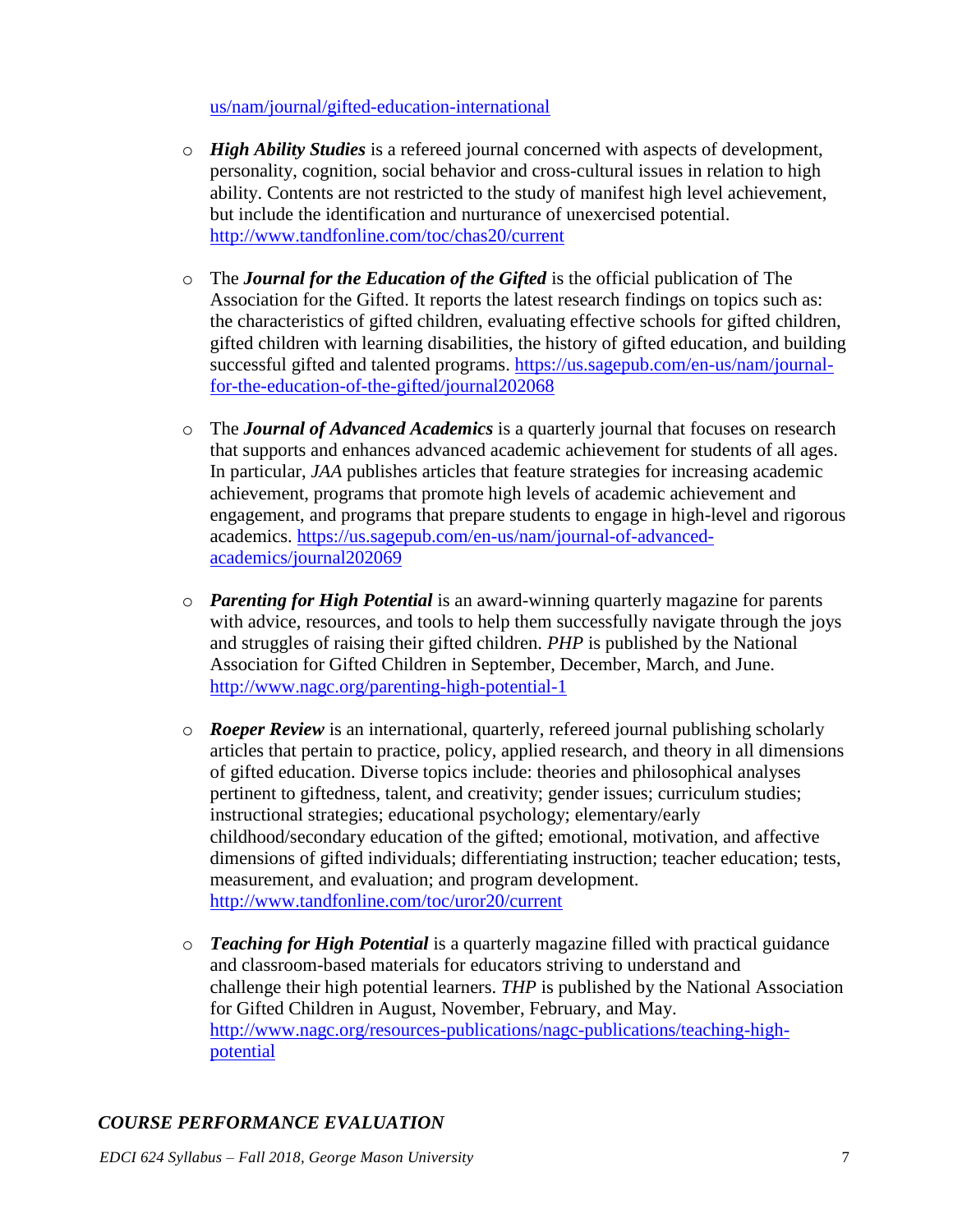Students are expected to submit all assignments on time in the manner outlined by the instructor (e.g., Blackboard, Tk20, hard copy).

#### **General Requirements**

- A. Please note that this online course is **NOT self-paced;** it consists of *weekly modules* that progress sequentially through the semester. You will be expected to complete one learning module every week. It is critical that each student complete all readings and activities on a weekly basis. Class 'attendance' is both important and **required**. If, due to an emergency, you will not be participating in course activities on time, please contact your instructor prior to due dates or time. Please note that learners with more than two 'absences' risk a letter grade drop or can lose course credit.
- B. All assignments are due no later than **11:59 PM EST** of the date indicated in each week's assignments published in the **COURSE SCHEDULE AND TOPICS** section of this Syllabus. Due dates are also posted on our Blackboard course site.
	- a. **Grades for assignments date-stamped in Blackboard after the due date will be reduced by 10%, unless prior approval from instructor has been granted. Late submissions cannot be accepted after the course end date.**
	- b. Assignments earning less than a passing grade may be rewritten and resubmitted so that the assignment is satisfactorily completed. In fact, because mastery learning is our program's goal, we may ask (or *require)* you to redo an assignment that is far below expectations. Thank you for making genuine learning your goal.
- C. Please adhere to the assignment submission instructions listed in this Syllabus**.** Only assignments submitted as indicated will be graded; incorrect submissions may result in a grade of zero for those assignments.
- D. All assignments submitted should have the filename format as follows: Last name-Assignment Title. *Please do not upload written assignments in PDF format*. Other editable formats are acceptable (i.e., .doc, .docx, .rtf, .ppt, .pptx, .xlsx,.xlsx). Supporting documents for assignments can be in PDF format.
- E. *Please Note: All written work* should be carefully edited for standard grammar and punctuation, as well as clarity of thought. All submitted work should be prepared through word processing and reflect  $APA$ -style ( $6<sup>th</sup>$  edition), as well as be doublespaced, with 1" margins, and 12-point font (Times New Roman).

#### **Instructor Role**

 Your professor will read online discussion forums regularly; however, her active role as faculty is to support the discussion development and not so much to "enter into each one" so that the dialogue is authentic among participants. Please note that during this time, your professor will be noting the quality and extent of your participation.

#### **Student Expectations**

 Students are also expected to adhere, to the extent possible, to a 24-hour turnaround time for emails.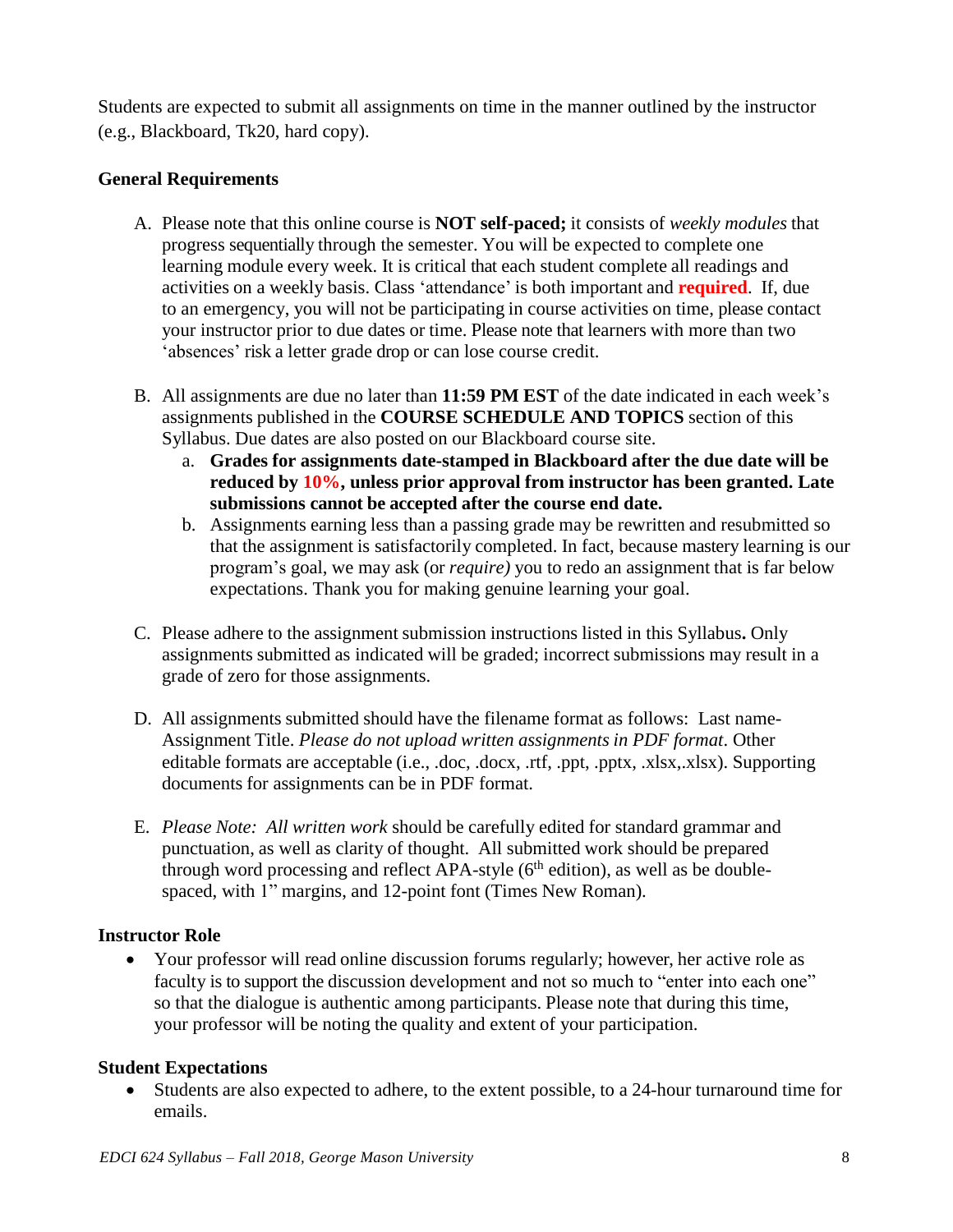- Students are expected to visit our Blackboard site *at least three* times during the week: thus, once at the beginning of each week, once in the middle of the week, and then again at the end to read any new posts and replies. Please note that you can subscribe to forums/threads to be notified when new posts are added. Kindly access the posted directions in Blackboard for doing this.
- Students are expected to read all posted/emailed Course Announcements. These contain important information from your instructor. In addition to being sent by email, these will be available in the Announcements link in Blackboard.
- It is also expected that you will monitor your participation to remain timely and responsive and be able to complete all tasks on-time without reminder. Successful students in an online learning environment are proactive, self-regulated, and manage their time well. You should expect to spend 12-15 hours a week on work for this 3-credit course (including reading and posting). This commitment is commensurate with the commitment expected for F2F classes, which also includes preparation, class time, and assignments.
- Questions are welcome, and your instructor is available to respond to individual class members as needs might arise.

#### **Assignments and Assessments**

Detailed assignment rubrics are included at the end of the syllabus.

| <i><b>Assignment</b></i>             | <b>Percent of</b><br>final grade | <b>Outcomes</b><br>addressed | Due date                                                             |
|--------------------------------------|----------------------------------|------------------------------|----------------------------------------------------------------------|
| A. Student Screening Portfolio (PBA) | 40%                              | a, b, c                      | December 9                                                           |
| <b>B.</b> Critical Reading Responses | 45%<br>$(15\%$ per<br>response)  | a, b, c, d                   | Response #1: Sep. 30<br>Response #2: Oct. 28<br>Response #3: Nov. 25 |
| C. Course Engagement                 | 15%                              | a, b, c, d                   | Weekly                                                               |

#### *A. Performance-Based Assessment: Student Screening Portfolio (40%)*

Each participant will create an authentic screening portfolio for a student in their classroom or school from an underrepresented population in gifted programs. The purpose of this portfolio would be to recommend a student to receive gifted services. The portfolio should consist of a detailed referral form explaining why the student should be identified for a gifted program, ratings and teacher commentary on the student's gifted behaviors using a rating scale pertinent to the school district in which the student is enrolled, and completed student work samples (with teacher annotations) that show evidence of higher-level and/or critical and creative thinking.

A complete description of this portfolio is included at the end of the syllabus, along with the rubric on which it will be assessed. This portfolio will be worth 40% of your final grade.

**The performance-based assessment (Student Screening Portfolio) MUST be uploaded and submitted to Tk20 via Blackboard for evaluation when the assignment is due. Only PBAs posted to Tk20 via Blackboard will be graded. Failure to submit the assignment to Tk20 via Blackboard by its due date will result in the instructor recording a zero (0) for the assignment.**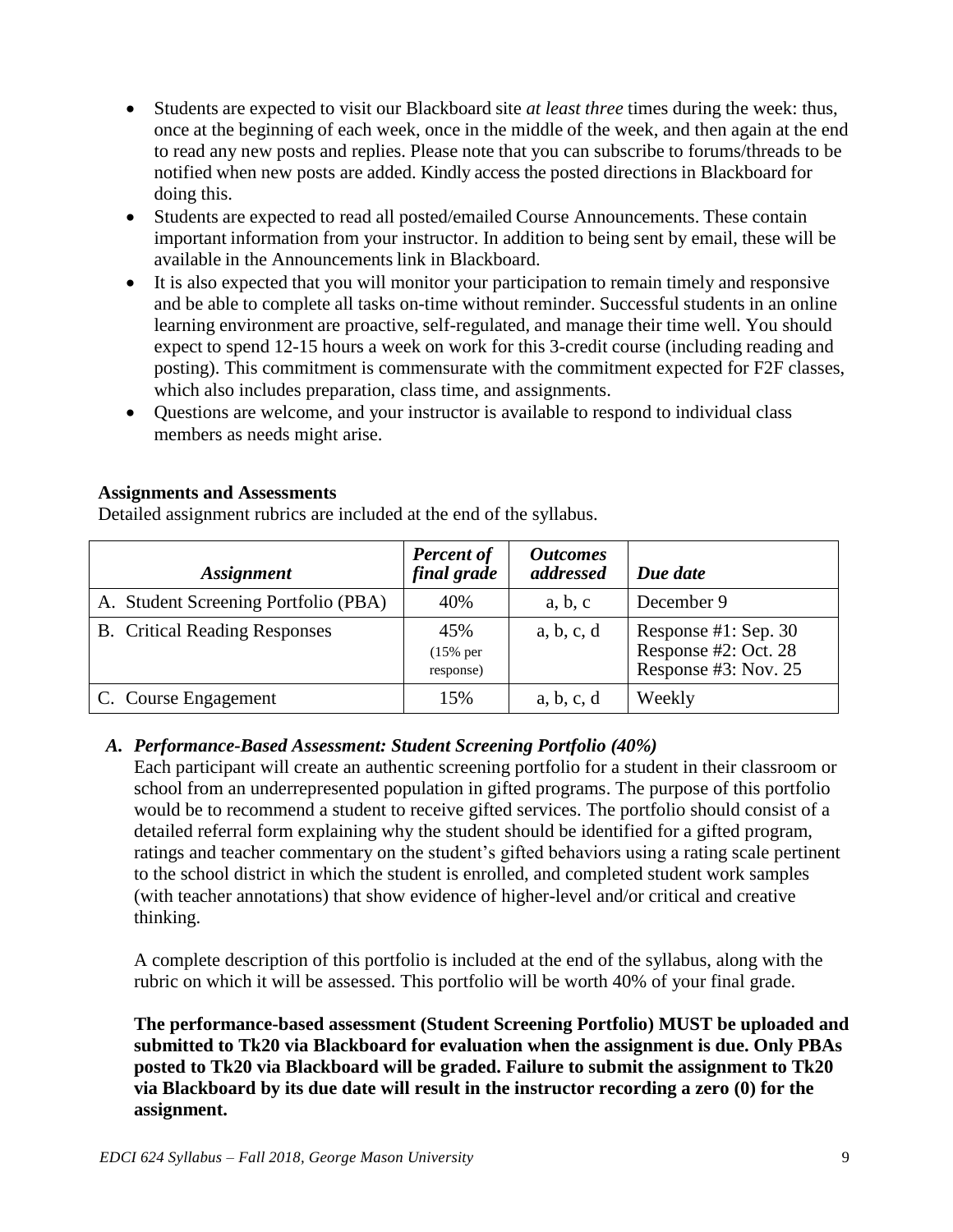#### *B. Critical Reading Responses (45%)*

Each participant will write three critical reading responses (3-4 pp. each) addressing a prompt posted to the course Blackboard site. Responses should reflect the use of a critical lens to evaluate the topic and be supported with evidence from a broad representation of course readings and additional literature from the field of gifted education. Additionally, responses should include a reflection that discusses how these course readings have helped to advance your thinking and that of the field, as well as how they apply to your professional context within gifted education. Responses should be written in APA-style  $(6<sup>th</sup>$  ed.) format.

A detailed rubric on how these responses will be assessed is included at the end of the syllabus. Each response will be worth 15% (for a total of 45%) of your final grade.

#### *C. Course Engagement (15%)*

EDCI 624 operates under the assumption that knowledge is socially constructed and the most meaningful learning opportunities include those where learners have the opportunity to offer and explore diverse perspectives with peers. To do this, it is expected that you will regularly contribute to and engage in discussion forums, as well as to genuinely 'listen' to peers as they do the same. While agreement is not mandatory, consideration and respect for others are. All students are expected to be prepared to actively engage in class activities, including logging on to the Blackboard discussion board at least three times per week to answer questions, raise additional issues, and engage at least two other colleagues in the group. It is expected that you continuously build upon your prior knowledge developed in previous coursework in the ASTL or Gifted Child Education concentration to connect, question, and extend the discussion with all new posts by citing readings and material in the weekly modules content, and augmenting these with your personal and educational experiences. Discussions will be assessed for timeliness, accuracy of information shared, critical reflection and connection to readings. Discussion responses that focus solely on personal/professional experiences are unsuitable for posting.

We will use Blackboard to communicate regularly in this class. You will be asked to post assignments and responses, read classmates' postings, and actively participate in discussions. Blackboard serves as an important vehicle for discussing ongoing work on your major project with group members. *In addition to quality participation in discussion forums, each week will include tasks to be completed which are related to each week's content. Attendance and active participation in all scheduled Collaborate sessions is also included in course engagement.* Detailed guidelines for course engagement are included at the end of this syllabus. Course engagement will represent 15% of your final grade.

\*\*Please note: As this is an online course, the majority of our class discussion will be in the form of the electronic discussion board. **Each module will begin on a Monday and run through the following Sunday.** To this end, initial postings for each discussion forum should be completed by *11:59 PM EST on Thursday* so that class members will have until *Sunday at*  **11:59 PM EST** to interact with the posted material and engage in "conversation."

#### *GRADING SCALE*

Grading policies specific to this course follow the University-wide system for grading graduate courses, as follows: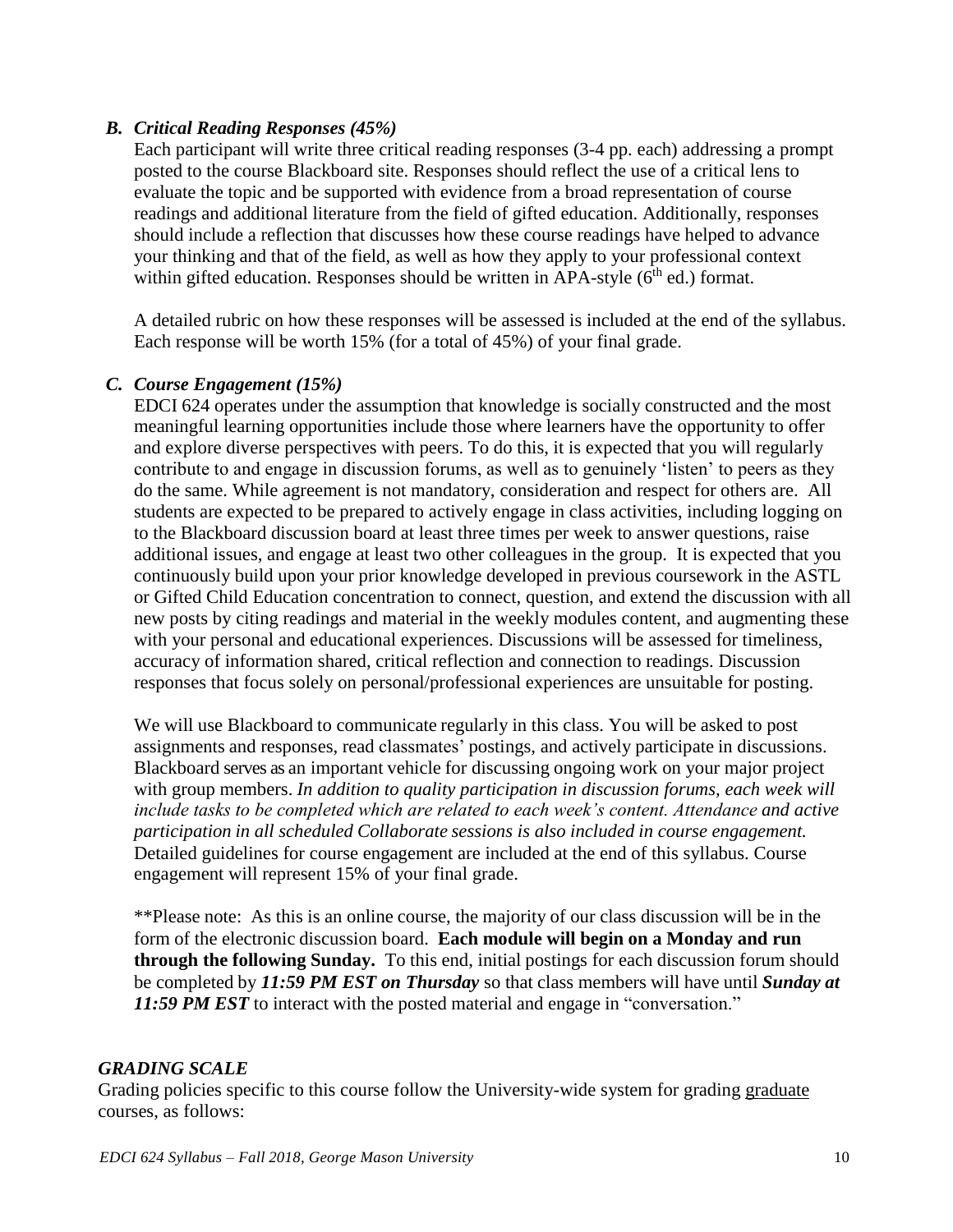| Grade | <b>Grading</b> | <b>Grade Points</b> | Interpretation                                                       |
|-------|----------------|---------------------|----------------------------------------------------------------------|
| A     | 94-100         | 4.00                | Represents mastery of the subject through                            |
| $A-$  | 90-93          | 3.67                | effort beyond basic requirements                                     |
| $B+$  | 85-89          | 3.33                | Reflects an understanding of and the ability to                      |
| В     | 80-84          | 3.00                | apply theories and principles at a basic level                       |
| $C^*$ | 70-79          | 2.00                | Denotes an unacceptable level of                                     |
| $F^*$ | <69            | 0.00                | understanding and application of the basic<br>elements of the course |

*Note: Final grades below a B do not count toward endorsement; "F" does not meet requirements of the Graduate School of Education*

#### *PROFESSIONAL DISPOSITIONS*

Students are expected to exhibit professional behaviors and dispositions at all times. See <https://cehd.gmu.edu/students/policies-procedures>

# *CORE VALUES COMMITMENT*

The College of Education and Human Development is committed to *collaboration, ethical leadership, innovation, research-based practices,* and *social justice*. Students are expected to adhere to these principles: [http://cehd.gmu.edu/values.](http://cehd.gmu.edu/values)

# *GMU POLICIES AND RESOURCES FOR STUDENTS*

*Policies*

- a. Students must adhere to the guidelines of the George Mason University Honor Code [see [https://catalog.gmu.edu/policies/honor-code-system/\]](https://catalog.gmu.edu/policies/honor-code-system/). **Violations of the Honor Code** include:
	- a. Copying a paper or part of a paper from another student (current or past);
	- b. Reusing work that you have already submitted for another class (unless express permission has been granted by your current professor before you submit the work);
	- c. Copying the words of an author from a textbook or any printed source (including the Internet) or closely paraphrasing without providing a citation to credit the author. For examples of what should be cited, please refer to: <https://owl.english.purdue.edu/owl/resource/589/02/>
	- d. You may also not "reuse" fieldwork hours. Each placement must have 20 documented hours that are solely for each course that you are in; you may be at the same site, but the same hours may not be counted towards the same course.
- b. Students must follow the university policy for Responsible Use of Computing [see [http://universitypolicy.gmu.edu/policies/responsible-use-of-computing/\]](http://universitypolicy.gmu.edu/policies/responsible-use-of-computing/)
- c. Students are responsible for the content of university communications sent to their George Mason University email account and are required to activate their account and check it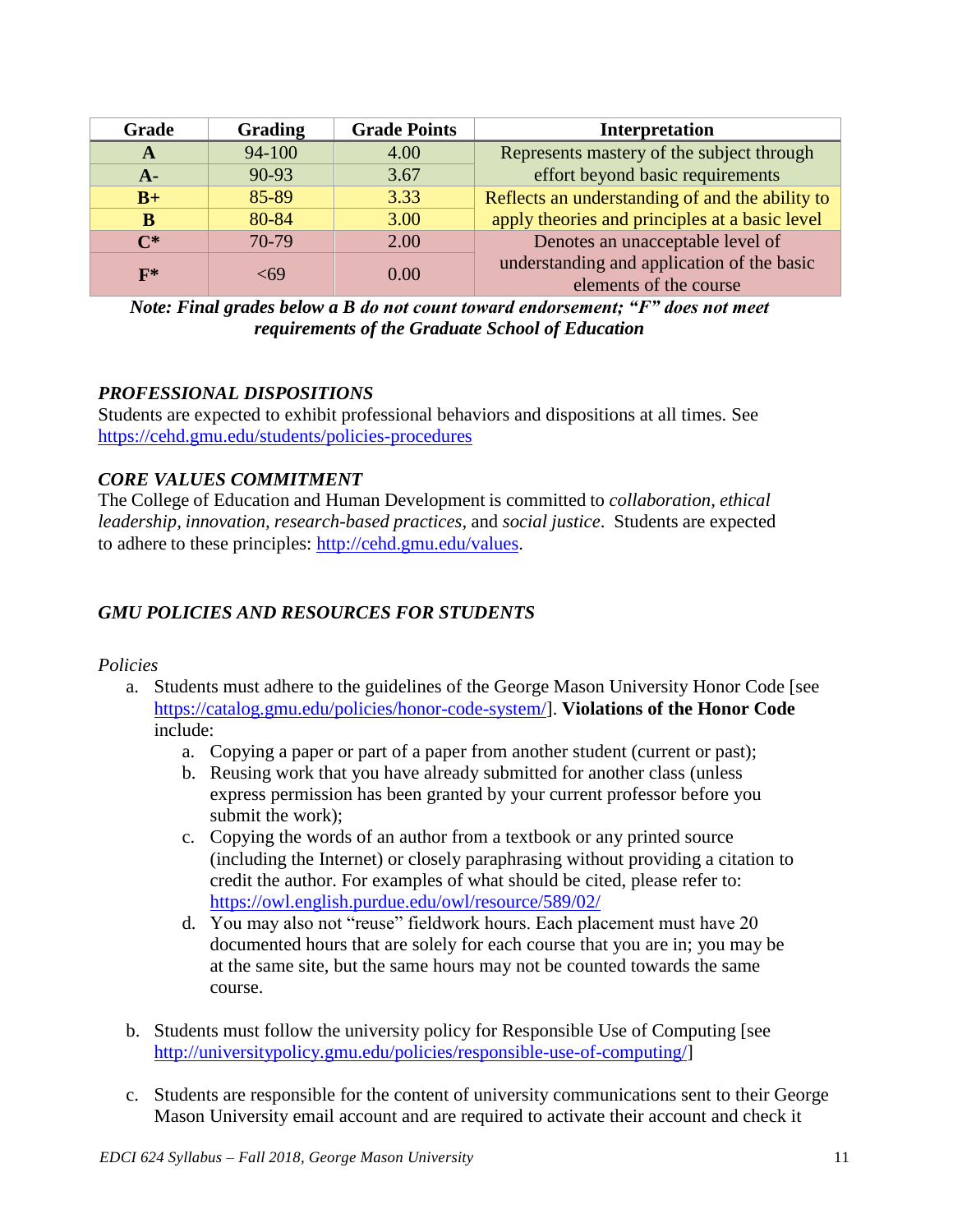regularly. All communication from the university, college, school, and program will be sent to students **solely** through their Mason email account.

- d. Students with disabilities who seek accommodations in a course must be registered with the George Mason University Office of Disability Services (ODS) and inform their instructor, in writing, at the beginning of the semester [See [https://ds.gmu.edu/\]](https://ds.gmu.edu/)
- e. Students must follow the university policy stating that all sound emitting devices shall be turned off during the class unless otherwise authorized by the instructor.

#### *Campus Resources*

- a. Support for submission of assignments to Tk20 should be directed to [tk20help@gmu.edu](mailto:tk20help@gmu.edu) or [https://cehd.gmu.edu/aero/tk20.](https://cehd.gmu.edu/aero/tk20/) Questions or concerns regarding use of Blackboard should be directed to [http://coursessupport.gmu.edu/.](http://coursessupport.gmu.edu/)
- b. For information on student support resources on campus, see <https://ctfe.gmu.edu/teaching/student-support-resources-on-campus>

**For additional information on the College of Education and Human Development, please visit our website [https://cehd.gmu.edu/students/.](https://cehd.gmu.edu/students/)**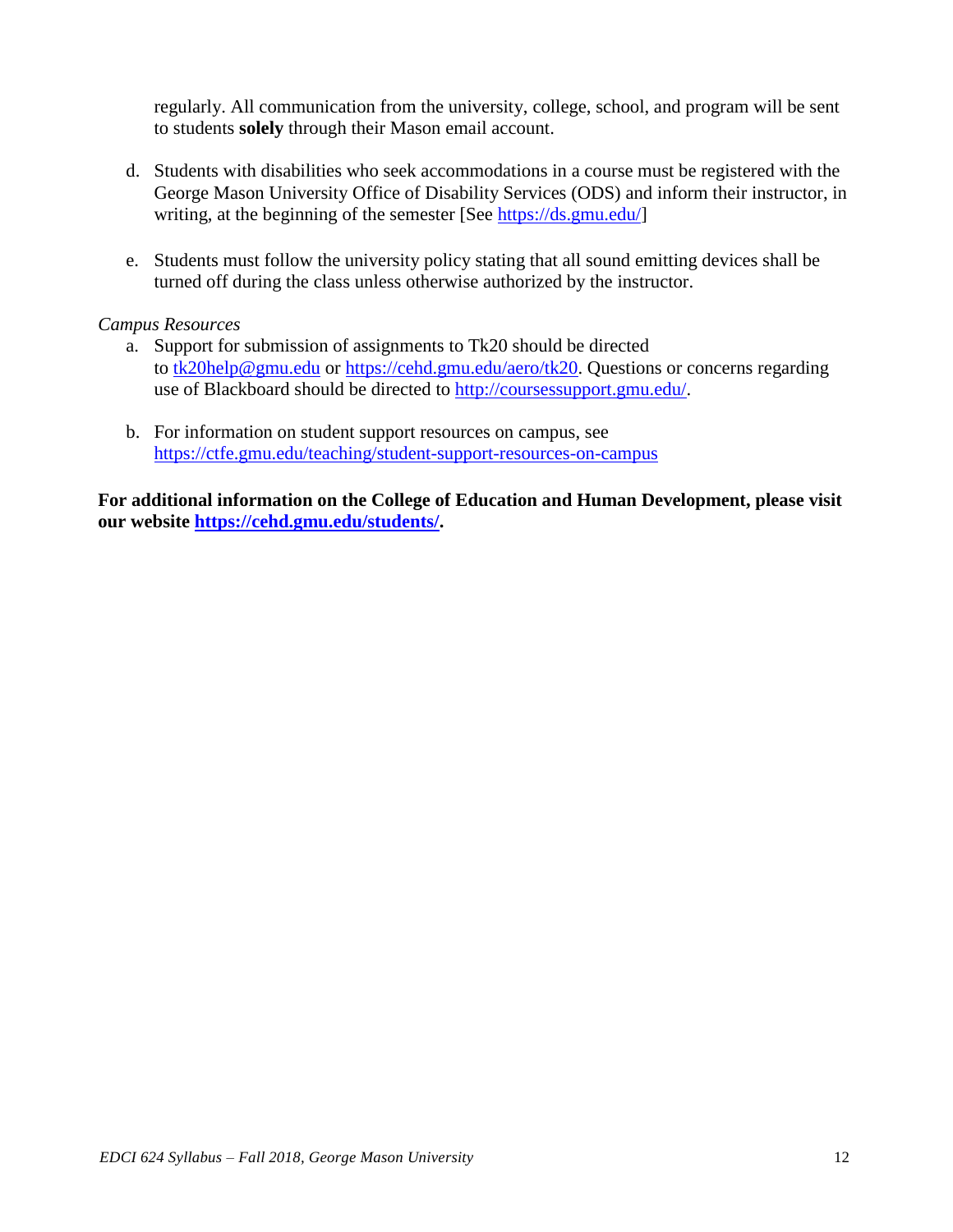#### **CLASS SCHEDULE EDCI 624***: Fall 2018*

*Kindly note*: Faculty reserves the discretion to alter the schedule as necessary, with timely notification to students. This schedule of readings may be changed to better meet the context and needs of class members enrolled during the semester or to accommodate related professional opportunities that might arise. If changes are made, they will be announced via email, posted on the class Blackboard site, and well noted in advance. Readings that are not part of the required texts will be available on the MyMason Blackboard class site.

| <b>Session#</b><br>& Dates      | <b>Topics</b>                                                                                                                                                                                        | <b>What to READ and</b><br><b>What to DO This Week</b>                                                                                                                                                                                                                                                                                                                                                                                                                                                                                                           |
|---------------------------------|------------------------------------------------------------------------------------------------------------------------------------------------------------------------------------------------------|------------------------------------------------------------------------------------------------------------------------------------------------------------------------------------------------------------------------------------------------------------------------------------------------------------------------------------------------------------------------------------------------------------------------------------------------------------------------------------------------------------------------------------------------------------------|
| 1<br>Aug. 27 -<br>Sept. 2       | <b>Welcome &amp; Course</b><br><b>Overview:</b><br><b>Syllabus Review</b><br>Assessment<br>Experiences -<br>Reconnect with our<br>previous experiences<br>with Assessment                            | Course syllabus $\odot$<br>VanTassel-Baska - Ch. 1<br>National Research Center on the Gifted and Talented:<br>https://nrcgt.uconn.edu/online_resources/<br>National Center for Research on Gifted Education:<br>https://ncrge.uconn.edu/resources/<br>See additional readings on Blackboard                                                                                                                                                                                                                                                                      |
| $\boldsymbol{2}$<br>Sept. 3 - 9 | <b>Beginning Our</b><br><b>Exploration of Assessment</b><br>of Gifted Learners:<br><b>History of Assessing</b><br>$&$ Identifying<br>Giftedness<br>Political & Social<br>Issues in<br>Identification | Renzulli – Ch. 1, 9<br>NAGC Gifted Education Programming Standard 2:<br>Assessment:<br>http://nagc.org.442elmp01.blackmesh.com/sites/defa<br>ult/files/standards/K-<br>12%20programming%20standards.pdf<br>NAGC Position Paper – The Role of Assessment in<br>Identification:<br>https://www.nagc.org/sites/default/files/Position%20<br>Statement/Assessment%20Position%20Statement.pdf<br>Virginia State Standards on Identification:<br>http://www.doe.virginia.gov/instruction/gifted_ed/gif<br>ted_regulations.pdf<br>See additional readings on Blackboard |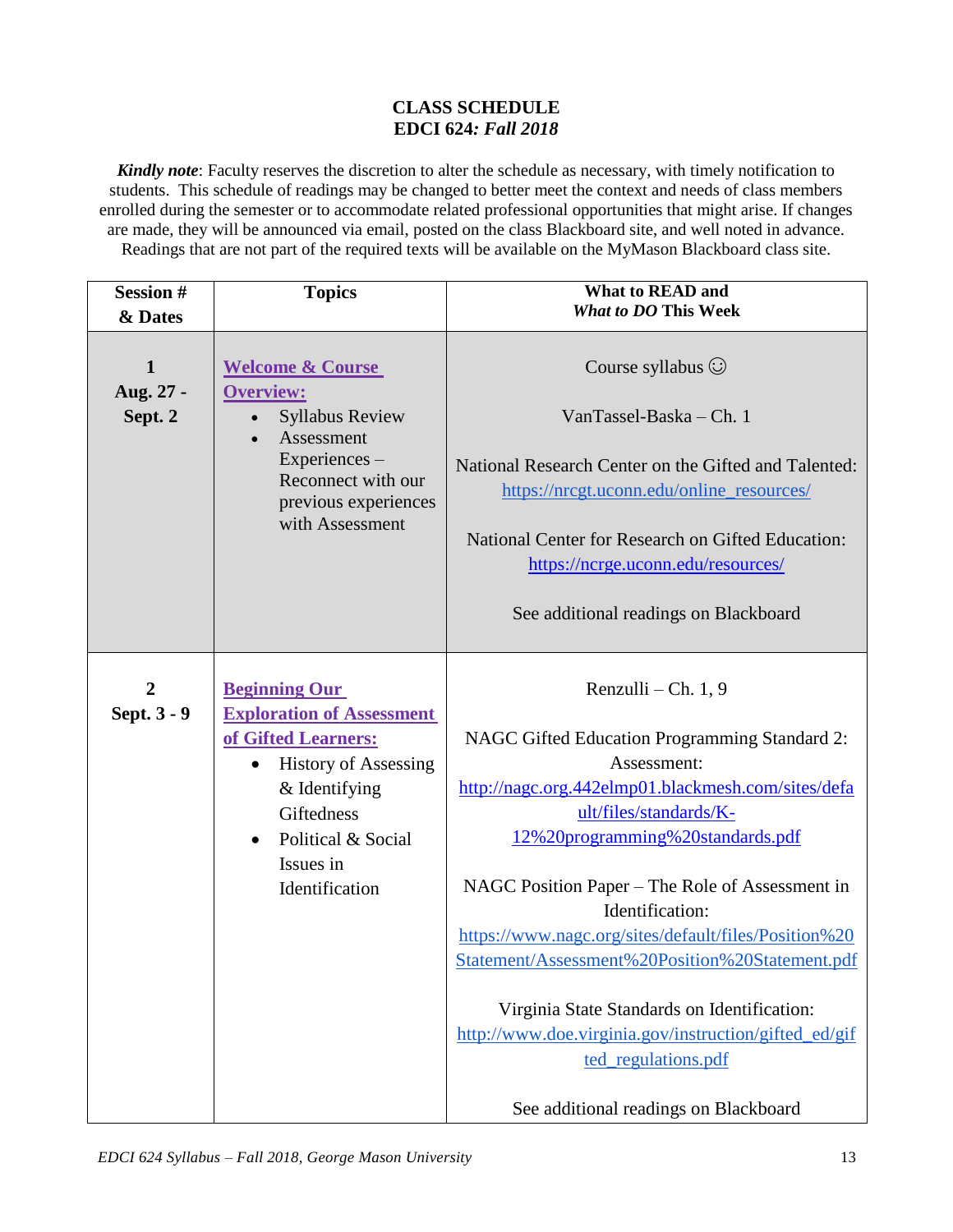| $\overline{\mathbf{3}}$<br>Sept. $10 - 16$<br><b>Collaborate</b><br><b>Session #1</b><br><b>Sept. 12</b><br>$4:30 - 5:00$<br>$8:00 - 8:30$ | <b>Continued Exploration of</b><br><b>Assessment for Gifted</b><br><b>Learners</b><br>$\bullet$ Myths,<br>Misconceptions, &<br>Misapplications<br>Assessment of<br>Intelligence | Renzulli – Ch. 2, 6, 7<br>VanTassel-Baska - Ch. 4, 10<br>See additional readings on Blackboard                                                                                                                                                                     |
|--------------------------------------------------------------------------------------------------------------------------------------------|---------------------------------------------------------------------------------------------------------------------------------------------------------------------------------|--------------------------------------------------------------------------------------------------------------------------------------------------------------------------------------------------------------------------------------------------------------------|
| $\overline{\mathbf{4}}$<br>Sept. 17 - 23                                                                                                   | <b>Continued Exploration of</b><br><b>Assessment for Gifted</b><br><b>Learners:</b><br>Identification of<br><b>Special Populations</b>                                          | Renzulli – Ch. 4, 13<br>VanTassel-Baska – Ch. 3, 6, 7<br>See additional readings on Blackboard                                                                                                                                                                     |
| 5<br>Sept. 24 - 30                                                                                                                         | <b>Continued Exploration of</b><br><b>Assessment for Gifted</b><br><b>Learners:</b><br>Identification of<br><b>Young Students</b>                                               | Renzulli – Ch. $3, 5$<br>VanTassel-Baska - Ch. 8, 11<br>See additional readings on Blackboard<br><b>Critical Reading Response #1</b>                                                                                                                               |
| 6<br>Oct. 1 - 7                                                                                                                            | <b>Alternative Models of</b><br><b>Identification</b>                                                                                                                           | Renzulli – Ch. 8, 12, 14<br>VanTassel-Baska - Ch. 2, 9<br>See additional readings on Blackboard                                                                                                                                                                    |
| 7<br>Oct. 8 - 14                                                                                                                           | <b>Conclusion &amp; Synthesis of</b><br><b>Identification</b>                                                                                                                   | A Nation Deceived:<br>http://www.accelerationinstitute.org/Nation_Deceive<br>$d/ND_v1.pdf$<br>High-Achieving Students in an Era of NCLB:<br>http://edex.s3-us-west-<br>2.amazonaws.com/publication/pdfs/20080618_high_<br>achievers_7.pdf<br>Mind the (other) Gap: |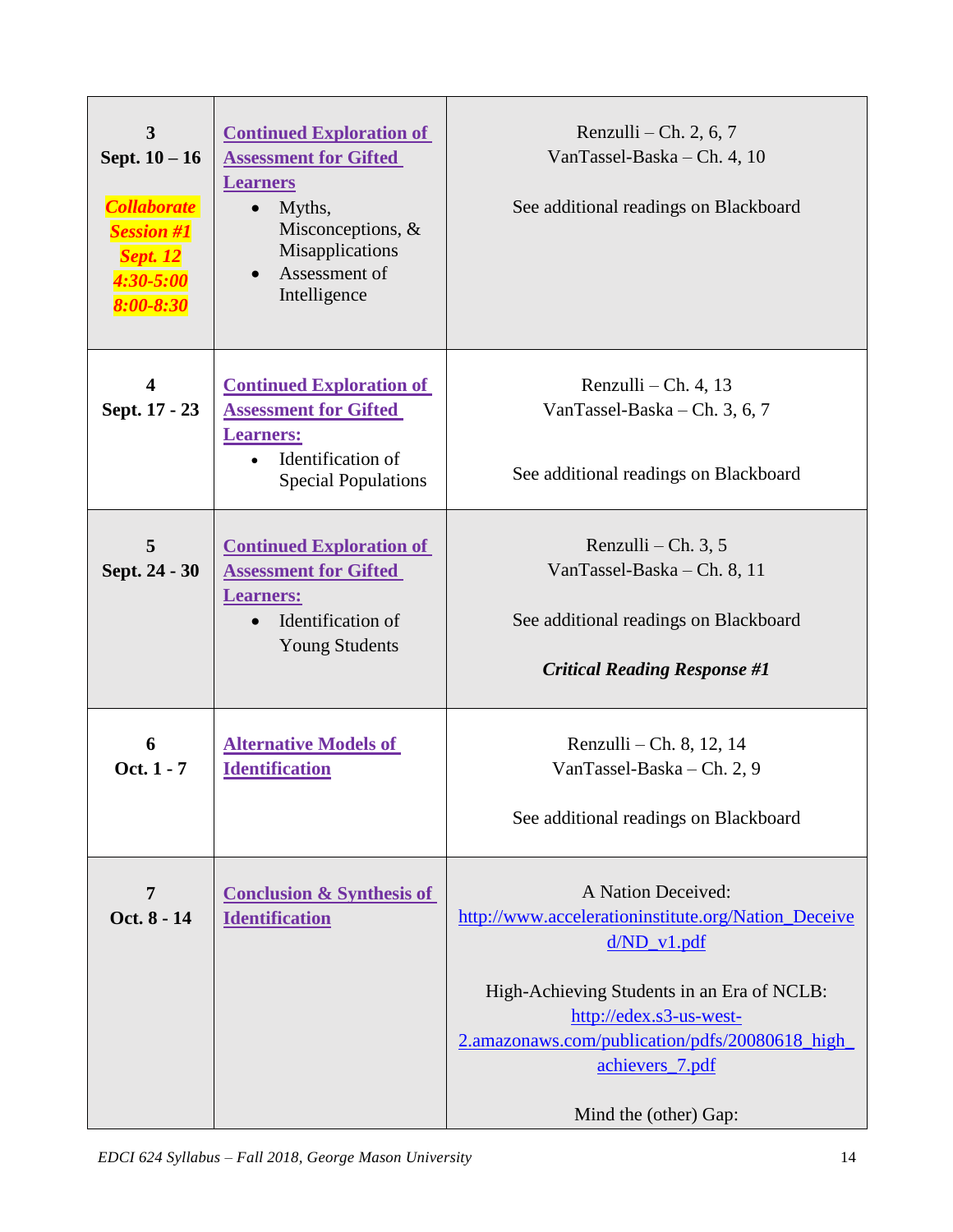|                                                                                                             |                                                                                                    | https://files.eric.ed.gov/fulltext/ED531840.pdf                                                 |
|-------------------------------------------------------------------------------------------------------------|----------------------------------------------------------------------------------------------------|-------------------------------------------------------------------------------------------------|
|                                                                                                             |                                                                                                    | See additional readings on Blackboard                                                           |
| 8<br>Oct. $15 - 21$                                                                                         | <b>Overview of Assessment of</b><br><b>Gifted Learners</b>                                         | VanTassel-Baska - Ch. 12                                                                        |
| <b>Collaborate</b><br><b>Session #2</b><br><b>Oct.</b> 17<br>4:30-5:30<br>$8:00 - 9:00$                     |                                                                                                    | See additional readings on Blackboard                                                           |
| 9<br>Oct. 22 - 28                                                                                           | <b>Portfolio Assessment</b>                                                                        | VanTassel-Baska - Ch. 13                                                                        |
|                                                                                                             |                                                                                                    | See additional readings on Blackboard                                                           |
|                                                                                                             |                                                                                                    | <b>Critical Reading Response #2</b>                                                             |
| 10                                                                                                          | <b>Creating Sound</b>                                                                              | VanTassel-Baska - Ch. 15                                                                        |
| Oct. $29-$<br><b>Nov. 4</b>                                                                                 | <b>Assessment Systems</b>                                                                          | See additional readings on Blackboard                                                           |
| 11                                                                                                          | <b>The Role of Performance-</b>                                                                    | VanTassel-Baska - Ch. 14                                                                        |
| Nov. 5 - 11                                                                                                 | <b>Based Assessment</b>                                                                            | VanTassel-Baska, J. (2014). Performance- Based<br>Assessment. Gifted Child Today, 37(1), 41-47. |
|                                                                                                             |                                                                                                    | See additional readings on Blackboard                                                           |
| 12<br>Nov. $12 - 18$<br><b>Collaborate</b><br><b>Session #3</b><br><b>Nov. 14</b><br>4:30-5:30<br>8:00-9:00 | <b>Assessing Creativity,</b><br><b>Behaviors, &amp; Social and</b><br><b>Emotional Development</b> | See additional readings on Blackboard                                                           |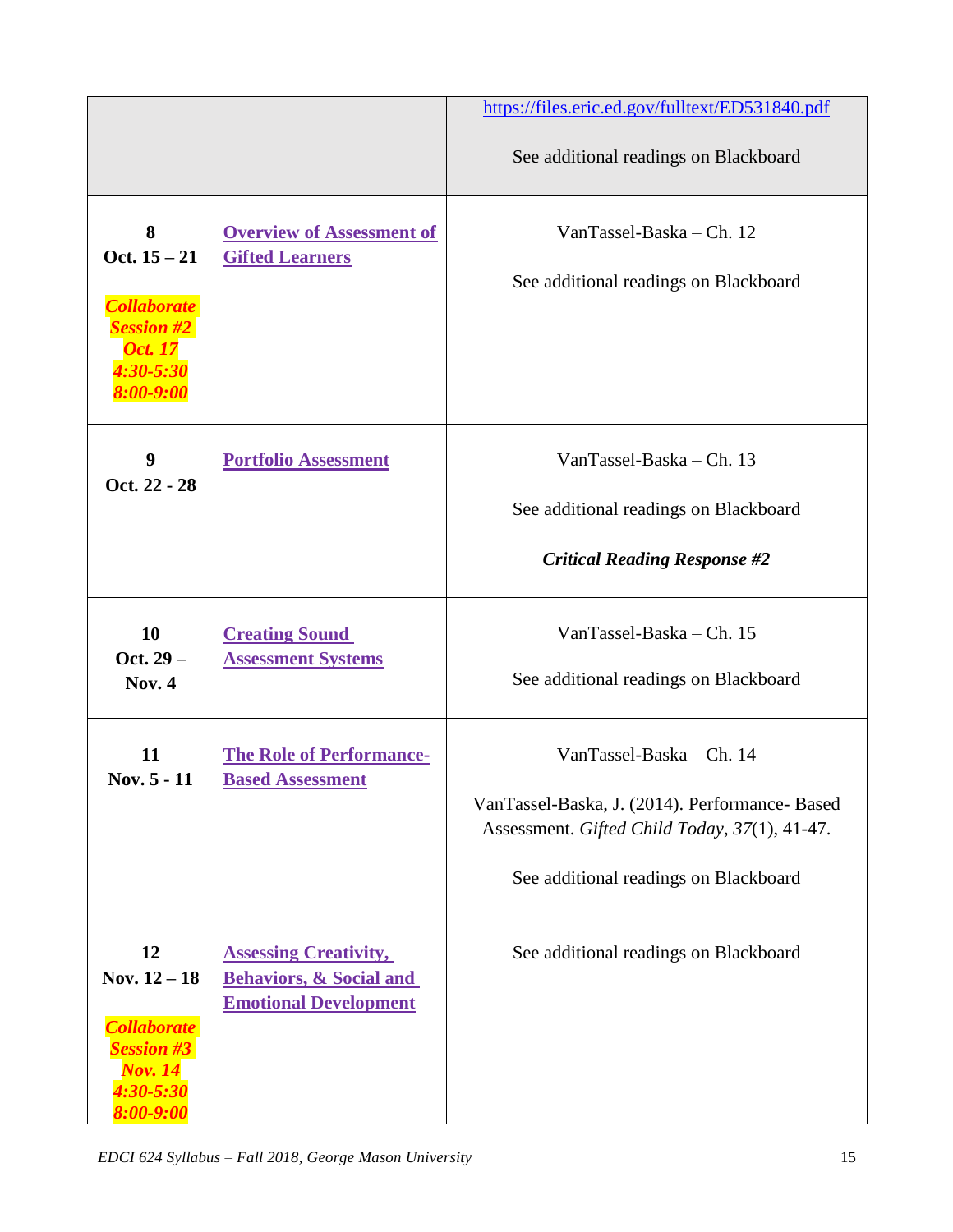| 13<br>Nov. 19 - 25         | <b>Thanksgiving Week</b>                                                                                                                   | No additional readings<br><b>Critical Reading Response #3</b>         |
|----------------------------|--------------------------------------------------------------------------------------------------------------------------------------------|-----------------------------------------------------------------------|
| 14<br>Nov. $26-$<br>Dec. 2 | <b>Collaboration &amp; Peer</b><br><b>Review</b>                                                                                           | No additional readings<br><b>Provide feedback to Critical Friends</b> |
| 15<br>Dec. $3 - 9$         | <b>Integrating &amp; Reflecting</b><br>Work on final<br>$\bullet$<br>projects<br>Seek additional<br>$\bullet$<br>feedback, as<br>necessary | No additional readings<br><b>Student Screening Portfolio (PBA)</b>    |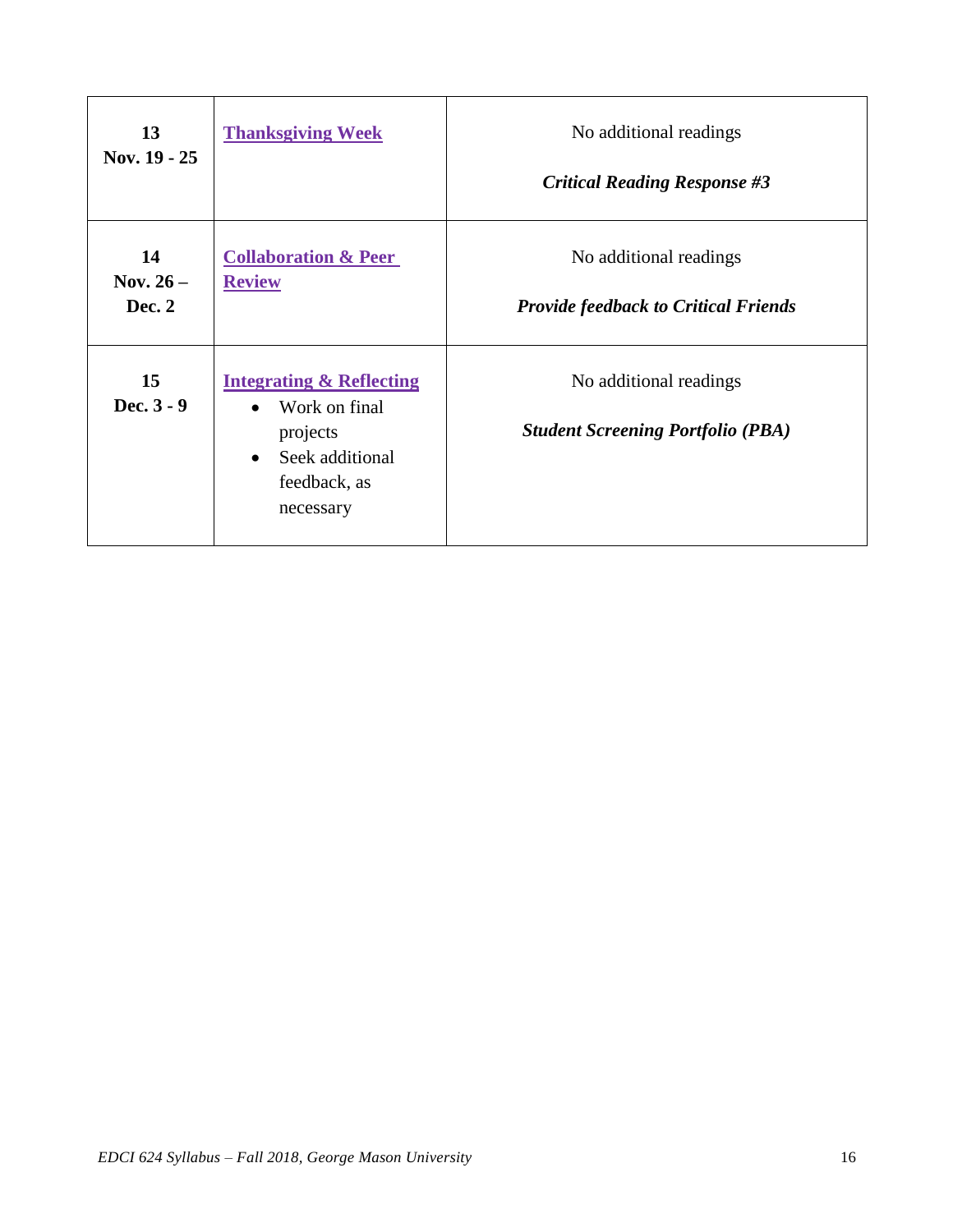#### **EDCI 624 Guidelines for the Performance-Based Assessment:** *Student Screening Portfolio*

This screening portfolio will serve as the performance-based assessment (PBA) for this course. Each participant will prepare an authentic gifted screening portfolio for one student in their classroom or school who is from a population currently underrepresented in gifted programs. Ideally, this can serve as an authentic assessment, and the next step would be to submit this portfolio to the school or district-level gifted screening committee for placement consideration.

While each school or school district may vary in what they require in a comprehensive screening portfolio, the minimum requirement for this PBA will be for a prepared portfolio that includes the following items:

- I. A detailed **referral form** that outlines:
	- a. A clear rationale for recommending the student for gifted services
	- b. Specific academic behaviors the student demonstrates relevant to the academic areas serviced by the gifted program(s)
	- c. An explanation for how the student's inclusion in the gifted program would better meet their academic (and perhaps even socio-emotional) needs
- II. **Ratings and teacher commentary** on student's gifted behaviors using a rating scale pertinent to the school district in which the student is enrolled. Comprehensively completed rating scales would include:
	- a. Written commentary using strengths-based language that provides specific evidence or examples individual to the student (e.g., avoid using deficit-based language or making general statements pertinent to many students)
	- b. A rating of the student in several categories of gifted behaviors
- III. **Completed student work samples** demonstrating evidence of higher-level, critical, or creative thinking **with teacher annotations that allow a screener to more fully understand the evidence of gifted potential provided by the sample**. Factors impacting selection of samples to include should be:
	- a. Pertinence to the gifted program for which the student is being recommended (e.g., if the gifted program provides service in all four content areas, an ideal set of samples would demonstrate evidence of gifted potential in at least three of those four areas)
	- b. Student's successful demonstration of critical and/or creative thinking
	- c. Graded or scored work (in other words, do not include samples that do not clearly show typical scoring/feedback provided by the teacher)

In addition to the student screening portfolio, each participant will also need to submit a separate **reflection** (5-6 pp.) that uses course readings, as well as the broader gifted education literature<sup>\*</sup>, to addresses the following guiding questions:

- 1. How did this course and the preparation of this student screening portfolio impact your outlook on assessment and identification of underrepresented groups in gifted programs?
- 2. What were some challenges you encountered in preparing this screening portfolio, and how did you overcome these issues?
- 3. What did you learn about the screening process within your school or school district? How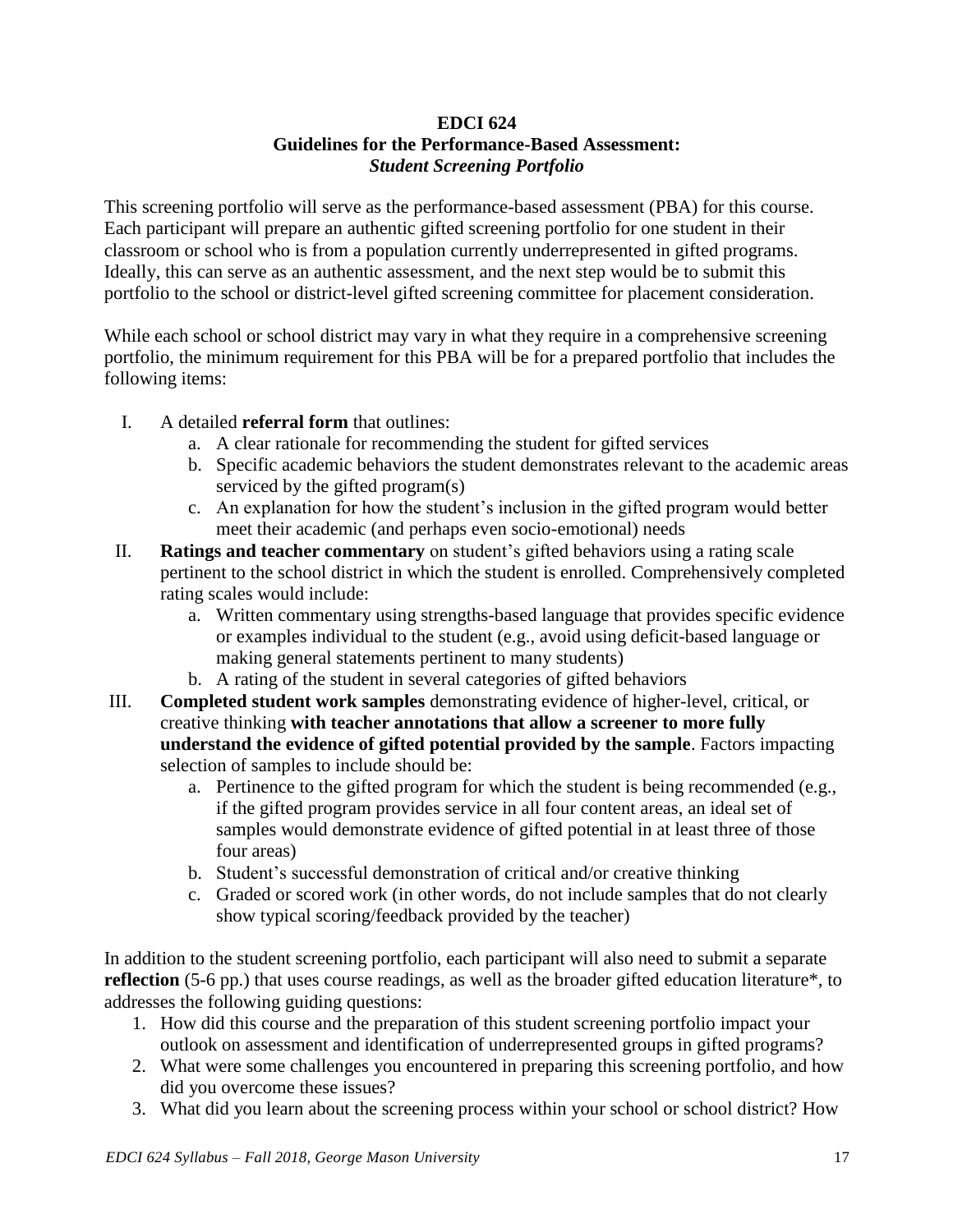does this process align with your beliefs about identification and assessment of gifted learners in general, and of underrepresented groups specifically?

\*Be sure to include in-text citations, as well as a reference list, in APA format

See the PBA rubric at the end of the syllabus for complete details on how this project will be assessed.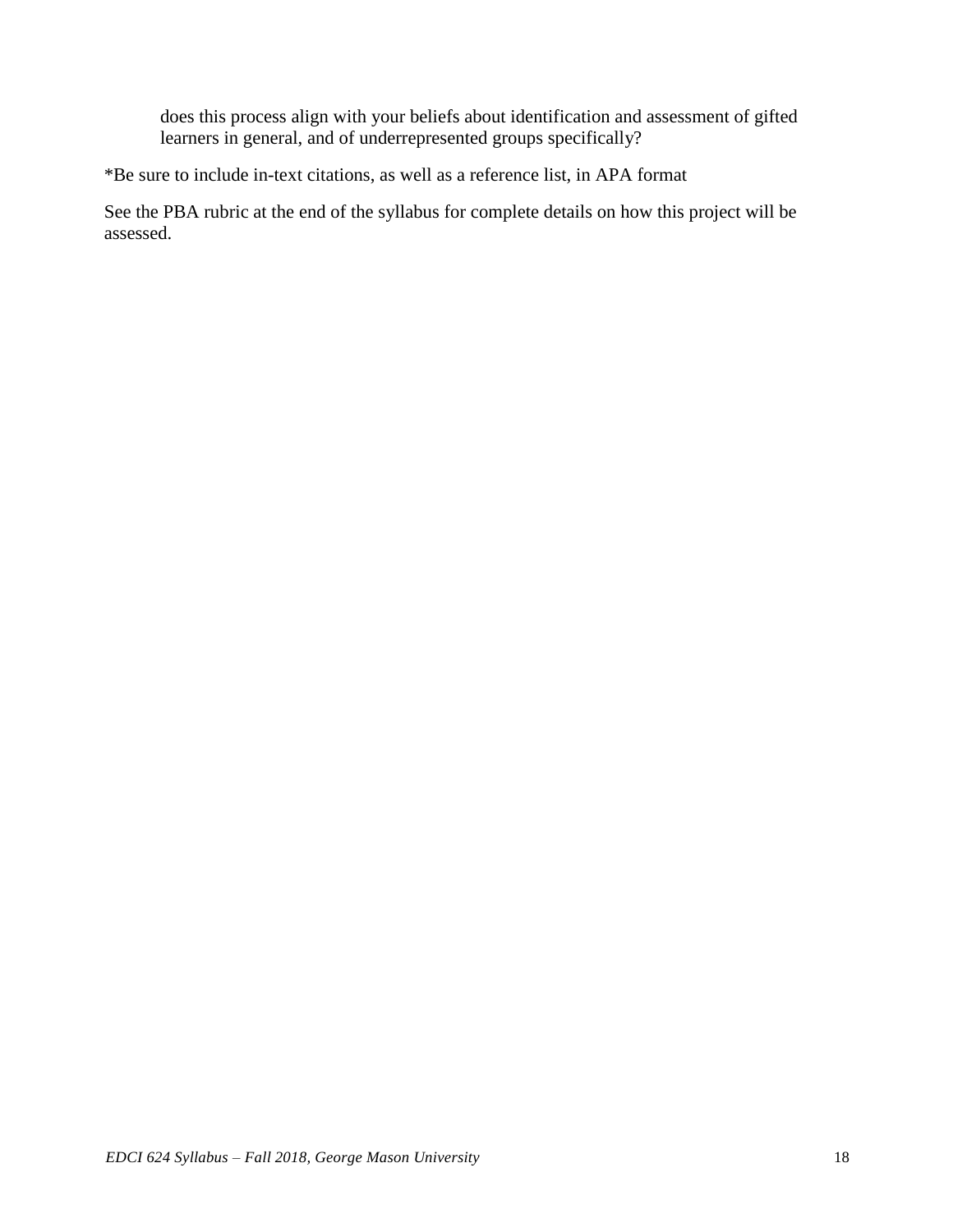| <b>EDCI</b> 624                                   |
|---------------------------------------------------|
| <b>Performance-Based Assessment (PBA) Rubric:</b> |
| <b>Student Screening Portfolio</b>                |

|                                                                                                                                              | <b>Does Not Meet Standard</b><br>(Little or no evidence)                                                                                                                                                                                                                                                                                                                                       | <b>Approaches Standard</b><br>(Some evidence)                                                                                                                                                                                                                                                                                                                                                                                                   | <b>Meets Standard</b><br>(Clear evidence)                                                                                                                                                                                                                                                                                                                                         | <b>Exceeds Standard</b><br>(Clear, convincing, and<br>substantial evidence)                                                                                                                                                                                                                                                                                                                         |
|----------------------------------------------------------------------------------------------------------------------------------------------|------------------------------------------------------------------------------------------------------------------------------------------------------------------------------------------------------------------------------------------------------------------------------------------------------------------------------------------------------------------------------------------------|-------------------------------------------------------------------------------------------------------------------------------------------------------------------------------------------------------------------------------------------------------------------------------------------------------------------------------------------------------------------------------------------------------------------------------------------------|-----------------------------------------------------------------------------------------------------------------------------------------------------------------------------------------------------------------------------------------------------------------------------------------------------------------------------------------------------------------------------------|-----------------------------------------------------------------------------------------------------------------------------------------------------------------------------------------------------------------------------------------------------------------------------------------------------------------------------------------------------------------------------------------------------|
|                                                                                                                                              | $\bf{0}$                                                                                                                                                                                                                                                                                                                                                                                       |                                                                                                                                                                                                                                                                                                                                                                                                                                                 | $\overline{2}$                                                                                                                                                                                                                                                                                                                                                                    | 3                                                                                                                                                                                                                                                                                                                                                                                                   |
| <b>Referral Form</b><br>NAGC-CEC<br>Stand. 1.2, 4.3,<br>4.4, 5.1, 6.5                                                                        | • Does not provide a rationale for<br>recommending the student for<br>gifted services<br>• Does not outline academic<br>behaviors the student demonstrates<br>relevant to the academic areas<br>serviced by the gifted program(s)<br>• Does not explain how the student's<br>inclusion in the gifted program<br>would better meet their academic<br>(and perhaps even socioemotional)<br>needs | • Provides an unclear or unrelated<br>rationale for recommending the<br>student for gifted services<br>• Outlines academic behaviors the<br>student demonstrates that may or<br>may not be relevant to the<br>academic areas serviced by the<br>gifted program(s)<br>May or may not explain how the<br>$\bullet$<br>student's inclusion in the gifted<br>program would better meet their<br>academic (and perhaps even<br>socioemotional) needs | • Provides a rationale for<br>recommending the student for<br>gifted services<br>• Outlines academic behaviors the<br>student demonstrates relevant to<br>the academic areas serviced by the<br>gifted program(s)<br>Explains how the student's<br>$\bullet$<br>inclusion in the gifted program<br>would better meet their academic<br>(and perhaps even<br>socioemotional) needs | • Provides a clear rationale for<br>recommending the student for<br>gifted services<br>• Outlines specific academic<br>behaviors the student demonstrates<br>relevant to the academic areas<br>serviced by the gifted program(s)<br>• Clearly explains how the student's<br>inclusion in the gifted program<br>would better meet their academic<br>needs (and perhaps even<br>socioemotional) needs |
| Ratings &<br><b>Commentary</b><br>NAGC-CEC<br>Stand. 4.1, 4.2,<br>4.3, 4.4                                                                   | • Does not supply written<br>commentary, or supplies<br>written commentary using<br>mostly deficit-based<br>language<br>• Provides little or no evidence<br>or examples<br>• Does not include a rating of the<br>student in terms of categories<br>of gifted behaviors                                                                                                                         | Supplies written<br>$\bullet$<br>commentary that may use<br>some deficit-based<br>language<br>Provides general evidence<br>$\bullet$<br>or examples<br>• Includes a rating of the student in $\boldsymbol{a}$<br>few categories of gifted behaviors                                                                                                                                                                                             | Supplies written<br>commentary using<br>strengths-based language<br>Provides specific evidence<br>or examples individual to<br>the student<br>Includes a rating of the student in<br>$\bullet$<br>some categories of gifted<br>behaviors                                                                                                                                          | • Supplies clear written commentary<br>using strengths-based language<br>• Provides clear and specific<br>evidence or examples individual to<br>the student<br>Includes a rating of the student in<br>$\bullet$<br>several categories of gifted<br>behaviors                                                                                                                                        |
| <b>Student Work</b><br><b>Samples with</b><br><b>Teacher</b><br><b>Annotations</b><br>$NAGC\text{-}CEC$<br>Stand. 3.3, 4.1.<br>4.2, 4.3, 5.1 | Includes none of the following:<br>• Pertinence to the gifted program for<br>which the student is being<br>recommended<br>· Student's successful demonstration<br>of critical and/or creative thinking<br>• Graded or scored work                                                                                                                                                              | Includes one of the following:<br>• Pertinence to the gifted program<br>for which the student is being<br>recommended<br>· Student's successful demonstration<br>of critical and/or creative thinking<br>Graded or scored work<br>$\bullet$                                                                                                                                                                                                     | Includes two of the following:<br>• Pertinence to the gifted program<br>for which the student is being<br>recommended<br>Student's successful demonstration<br>$\bullet$<br>of critical and/or creative thinking<br>Graded or scored work                                                                                                                                         | Includes all three of the following:<br>• Pertinence to the gifted program<br>for which the student is being<br>recommended<br>· Student's successful demonstration<br>of critical and/or creative thinking<br>Graded or scored work<br>$\bullet$                                                                                                                                                   |
| <b>Reflection</b><br>NAGC-CEC<br>Stand. 6.1, 6.3, 6.4                                                                                        | • Does not include reflection, or<br>includes a cursory reflection that<br>may be bulleted<br>• APA-style $(6^{th}$ ed.) is not used<br>EDCI 624 Syllabus - Fall 2018, George Mason University                                                                                                                                                                                                 | • Includes reflection, but does not<br>address all 3 required questions, or<br>may lack detail or thoughtful<br>connections<br>• May or may not use course<br>readings to support                                                                                                                                                                                                                                                               | Includes reflection that addresses<br>$\bullet$<br>the 3 required questions<br>thoroughly and thoughtfully<br>• Uses course readings to support<br>points/thoughts<br>Follows APA-style $(6th$ ed.) for                                                                                                                                                                           | • Includes reflection that addresses<br>the 3 required questions<br>thoroughly and thoughtfully<br>• Uses course readings to support<br>points/thoughts<br>• Follows APA-style $(6th$ ed.) for<br>19                                                                                                                                                                                                |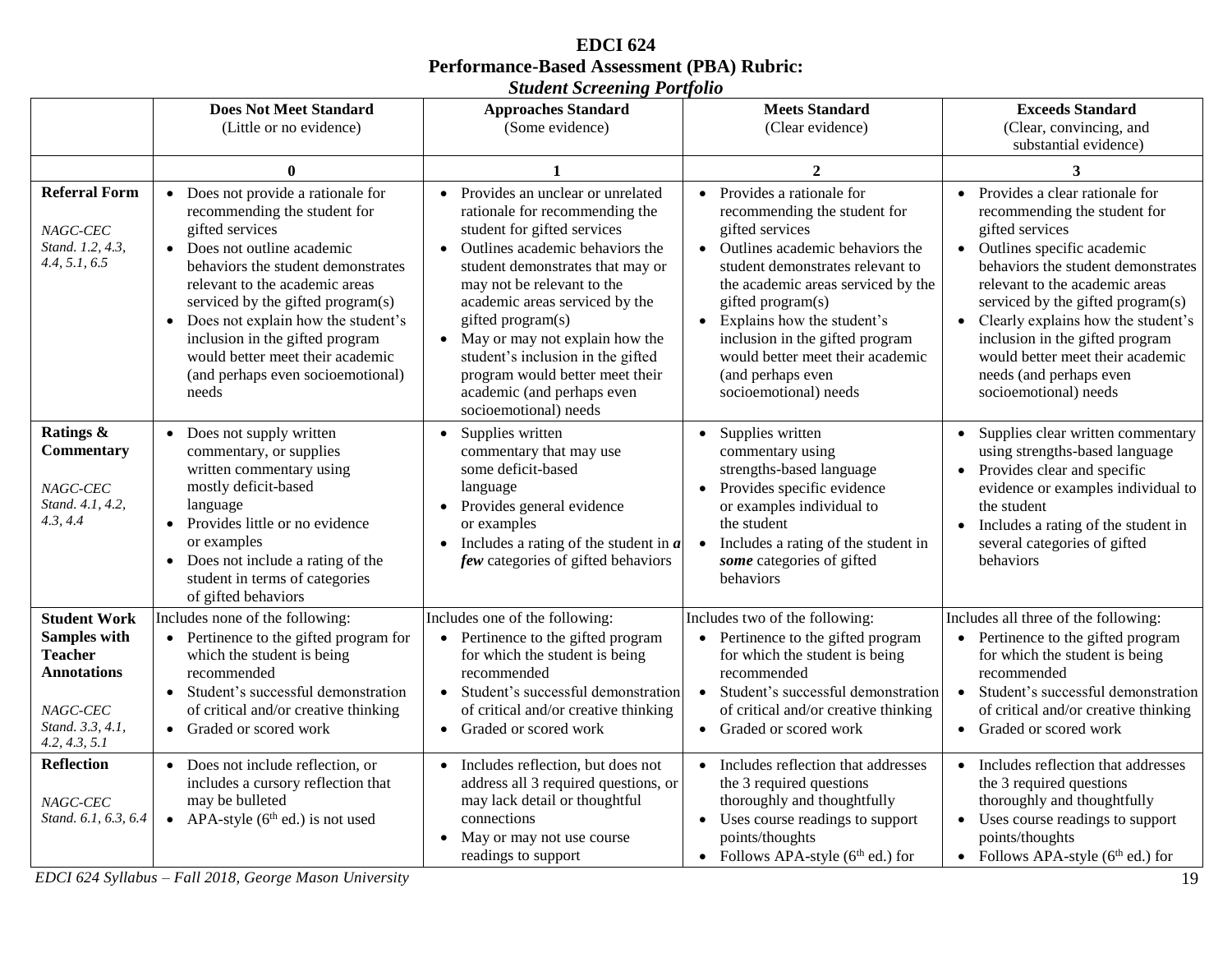| points/thoughts and/or generally<br>follows APA-style $(6th$ ed.) for<br>headings, citations, and references,<br>but with multiple and recurring<br>errors | headings, citations, and references,<br>with a few minor errors | headings, citations, and references<br>with no errors |
|------------------------------------------------------------------------------------------------------------------------------------------------------------|-----------------------------------------------------------------|-------------------------------------------------------|
|------------------------------------------------------------------------------------------------------------------------------------------------------------|-----------------------------------------------------------------|-------------------------------------------------------|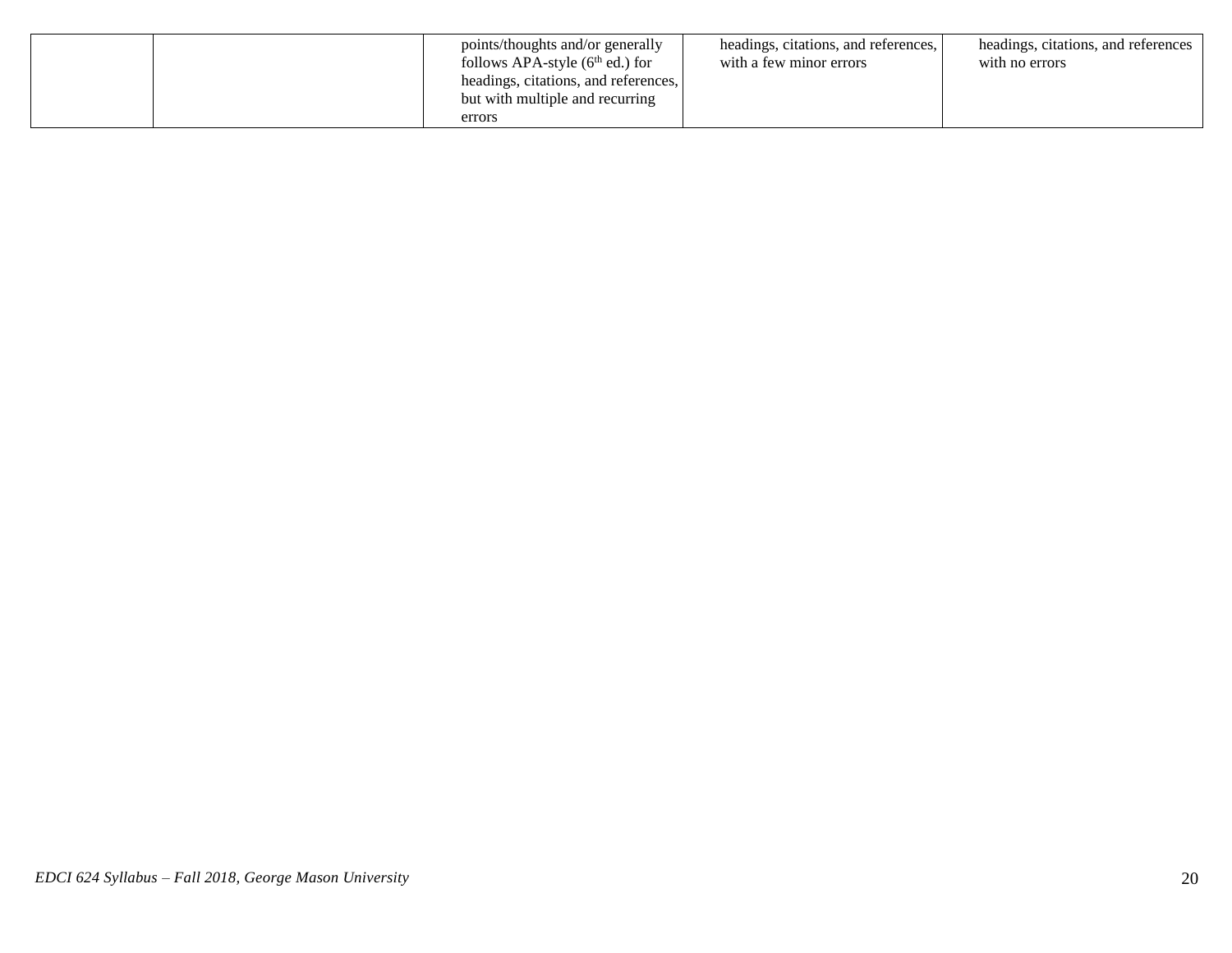# **EDCI 624 Critical Reading Response Rubric**

|                                                                           | <b>Does not meet Standard</b><br>(Little or no evidence)                                                                                                                                                                                                                                                                                                           | <b>Approaches Standard</b><br>(Some evidence)                                                                                                                                                                                                                                                                                           | <b>Meets Standard</b><br>(Clear evidence)                                                                                                                                                                                                                                                                                       | <b>Exceeds Standard</b><br>(Clear, convincing, and<br>substantial evidence)                                                                                                                                                                                                                                                              |
|---------------------------------------------------------------------------|--------------------------------------------------------------------------------------------------------------------------------------------------------------------------------------------------------------------------------------------------------------------------------------------------------------------------------------------------------------------|-----------------------------------------------------------------------------------------------------------------------------------------------------------------------------------------------------------------------------------------------------------------------------------------------------------------------------------------|---------------------------------------------------------------------------------------------------------------------------------------------------------------------------------------------------------------------------------------------------------------------------------------------------------------------------------|------------------------------------------------------------------------------------------------------------------------------------------------------------------------------------------------------------------------------------------------------------------------------------------------------------------------------------------|
|                                                                           | $\mathbf{0}$                                                                                                                                                                                                                                                                                                                                                       |                                                                                                                                                                                                                                                                                                                                         | $\mathcal{D}_{\mathcal{L}}$                                                                                                                                                                                                                                                                                                     | 3                                                                                                                                                                                                                                                                                                                                        |
| <b>Discussion</b>                                                         | Response to the prompt identifies<br>two or fewer principle points<br>and/or relies heavily on<br>connections to personal/<br>educational contexts, rather than<br>course readings or gifted<br>education literature.<br>May not use critical lens to<br>$\bullet$<br>understand, evaluate, and/or<br>reflect upon information presented<br>through course content | Response to the prompt<br>identifies two to three principle<br>points and includes<br>connections to: course readings<br>or literature in gifted education<br>and personal/educational<br>contexts.<br>Attempts to use critical lens to<br>understand, evaluate, and<br>reflect upon information<br>presented through course<br>content | Response to the prompt<br>identifies three to four<br>principle points and includes<br>connections to: course readings<br>or literature in gifted education<br>and personal/educational<br>contexts.<br>• Uses critical lens to<br>understand, evaluate, and<br>reflect upon information<br>presented through course<br>content | Response to the prompt<br>identifies three to four<br>principle points and includes<br>connections to: course<br>readings, literature in gifted<br>education and<br>personal/educational contexts.<br>Uses critical lens to<br>$\bullet$<br>understand, evaluate, and<br>reflect upon information<br>presented through course<br>content |
| <b>Reflection</b><br>on the<br><b>Readings</b>                            | May not discuss how these<br>readings apply to your<br>professional context in gifted<br>education<br>May not address how these<br>$\bullet$<br>course readings advance thinking<br>and/or the field                                                                                                                                                               | May discuss how these<br>readings apply to your<br>professional context in gifted<br>education<br>Explains how these course<br>readings have served to either<br>advance your thinking or the<br>field                                                                                                                                  | Discusses how these readings<br>apply to your professional<br>context in gifted education<br>Explains how these course<br>readings have served to<br>advance your thinking and the<br>field                                                                                                                                     | Elaborates on how these<br>$\bullet$<br>readings apply to your<br>professional context in gifted<br>education<br>Explains how these course<br>$\bullet$<br>readings have served to<br>advance your thinking and the<br>field                                                                                                             |
| <b>Connections</b><br>to Course<br>Content &<br>the Broader<br>Literature | Includes a representation of one<br>$\bullet$<br>or no references from EDCI 624<br>readings, as well as one or no<br>readings outside the scope of the<br>course<br>References selected are weakly<br>$\bullet$<br>connected to reflection prompt<br>APA-style $(6th$ ed.) used<br>$\bullet$<br>inconsistently or not at all                                       | Includes a representation of<br>two references from EDCI<br>624 readings, as well as at<br>least one reading outside the<br>scope of the course<br>References selected are mostly<br>connected to reflection prompt<br>APA-style $(6th$ ed.) used<br>$\bullet$<br>inconsistently throughout                                             | Includes a representation of<br>three to four references from<br>EDCI 624 readings, as well as<br>at least two readings outside<br>the scope of the course<br>References selected are<br>connected to reflection prompt<br>APA-style $(6^{th}$ ed.) used<br>$\bullet$<br>consistently throughout                                | Includes a representation of at<br>least five references from<br>EDCI 624 readings, as well as<br>at least three readings outside<br>the scope of the course<br>References selected are<br>meaningful and explicitly<br>connected to reflection prompt<br>APA-style $(6th$ ed.) used<br>consistently throughout                          |